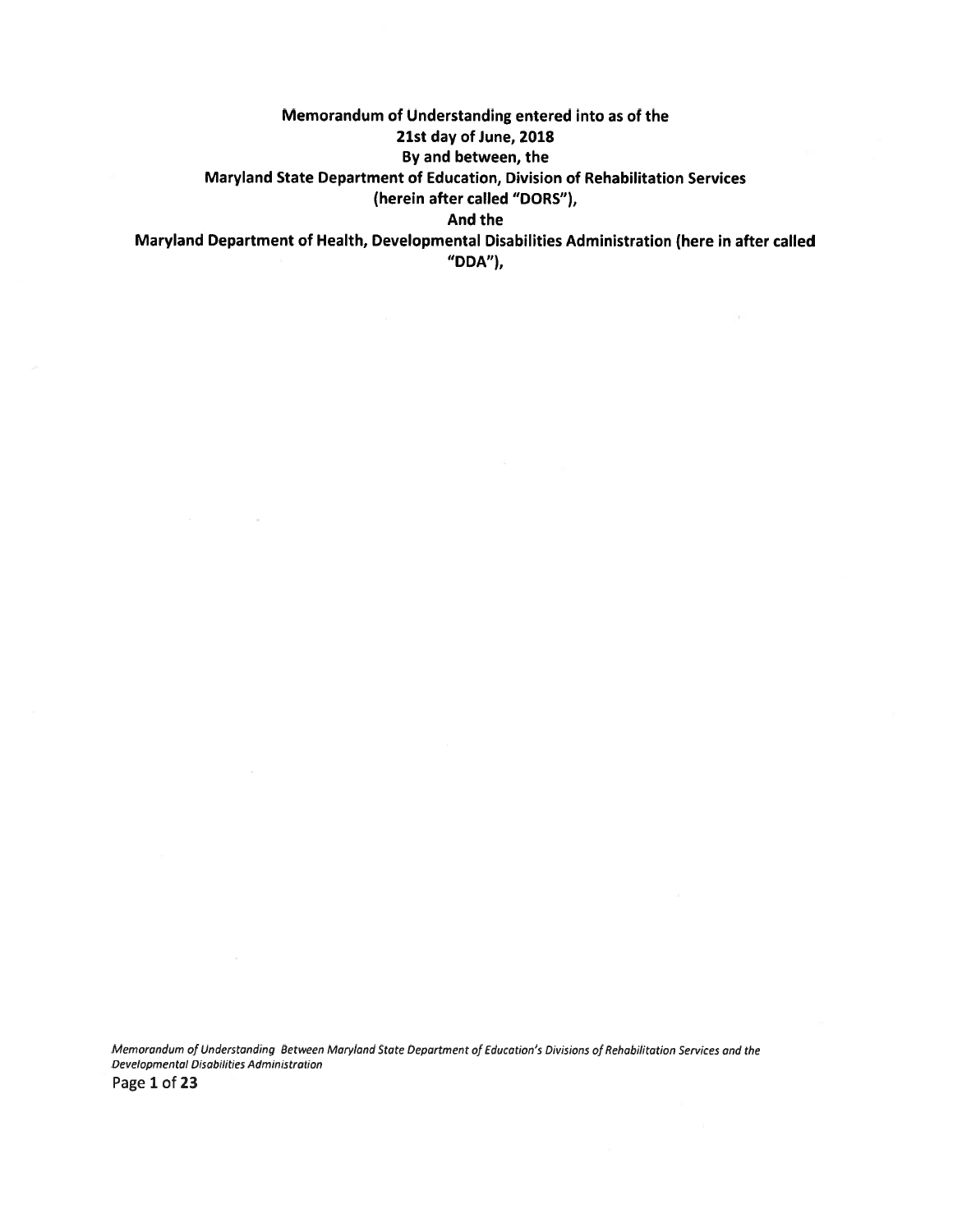#### Memorandum of Understanding

#### Related to Employment Services for Individuals with Developmental Disabilities

This Memorandum of Understanding ("MOU") is made and entered into this 21 day of June, 2018, by and between the Developmental Disabilities Administration ("DDA"), <sup>a</sup> unit of the Maryland Department of Health ("MDH"), and the Division of Rehabilitation Services ("DORS"), <sup>a</sup> unit of the Maryland State Department of Education ("MSDE").

#### 1. Recitals and Purpose.

- 1.1. WHEREAS, DDA administers funding for home and community based services, including employment-related services, for individuals with developmental disabilities under its Medicaid § 1915(c) Waiver programs pursuan<sup>t</sup> to <sup>42</sup> U.S.C. § 1396n(c);
- 1.2.WHEREAS, DORS administers funding/oversees the vocational rehabilitation program, providing an array of employment-related services and opportunities for individuals with disabilities, including developmental disabilities, pursuan<sup>t</sup> to Vocational Rehabilitation Act, Title IV of the Workforce Innovation and Opportunity Act (WIOA;
- 1.3.WHEREAS, DDA and DORS seek to collaborate in each party's provision employment opportunities and supports, under their respective programs, to individuals with developmental disabilities; and
- 1.4.WHEREAS, DDA and DORS desire to enter into this MOU to clearly define each party's roles and responsibilities and to coordinate provision of services for individuals with developmental disabilities (the "Shared Goal");
- 1.5. NOW THEREFORE, the recitals set forth above are hereby incorporated into this MOU.
- 2. Definitions. For purposes of this MOU, the following terms have the following meanings:
	- 2.1.Code of Maryland Regulation (COMAR). Includes state regulation for programs of the Division of Rehabilitation Services (DORS), and the Department of health (MDH), Behavioral Health Administration (BHA) and Developmental Disabilities Administration.
- 2.2.Community Rehabilitation Program (CRP). Per DORS definition, <sup>a</sup> private organization, usually non-profit, focused on providing services that may include assessments, job Memorandum of Understanding Between Maryland State Department of Education's Divisions of Rehabilitation Services and the Developmental Disabilities Administration Page 2 of 23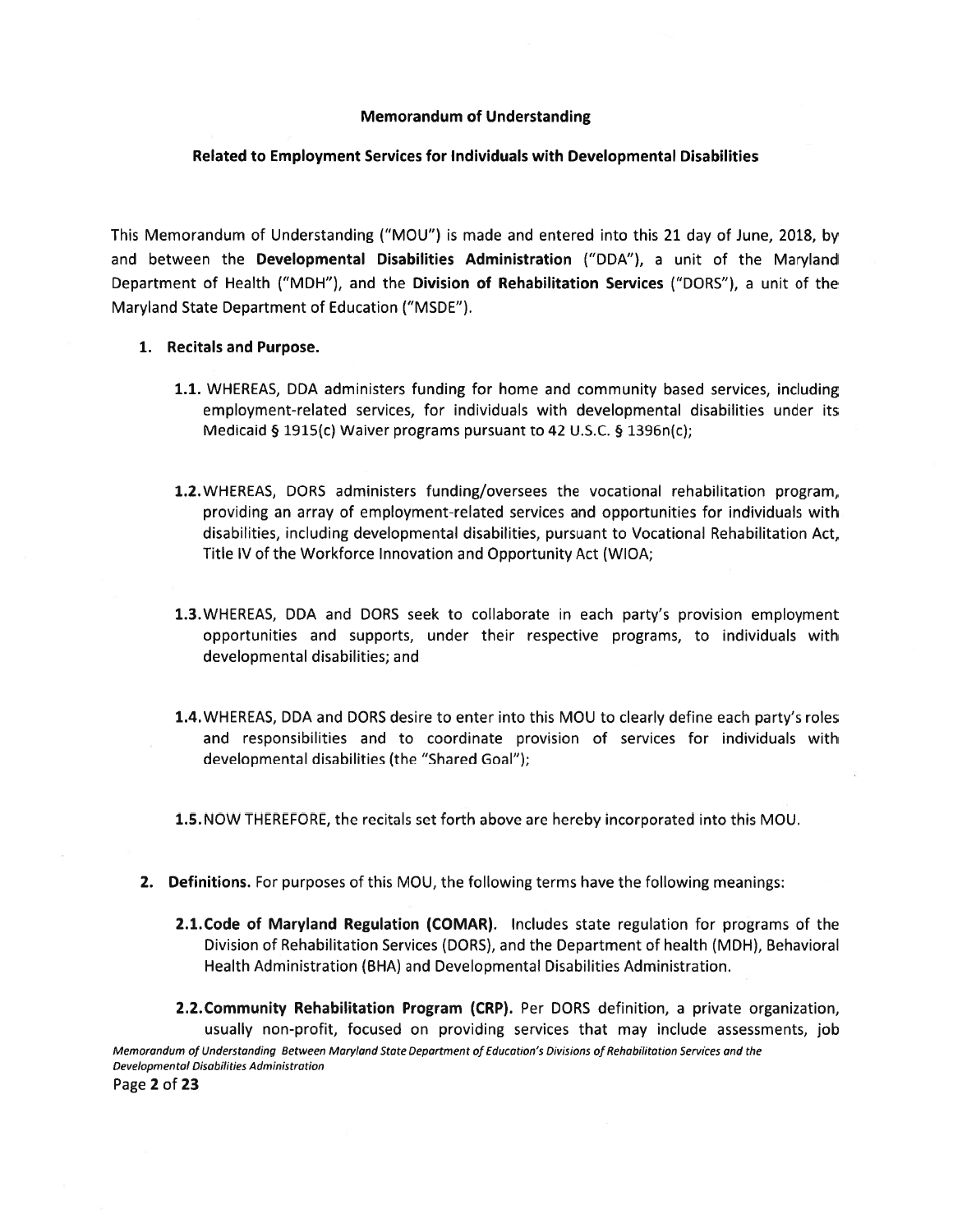development and placement and intensive job skills training. Employment Specialists at the CRP provide the extended services generally required by individuals with the most significant disabilities to maintain their employment.

Programs that may provide directly or facilitate the provision of Pre-Employment Transition Services to students with disabilities and vocational rehabilitation services to individuals with disabilities, and that provide, singly or in combination, medical, psychiatric, psychological, social, and vocational and other services under one managemen<sup>t</sup> for individuals with disabilities to enable such individuals to maximize opportunities for employment, including career advancement.

2.3 Competitive Integrated Employment (CIE). As defined in section 7(5) of the Rehabilitation Act and §361.5(c)(9) of the implementing regulations, the employment outcome must satisfy the criteria of three major components of the definition, including competitive earnings, integrated location, and opportunities for advancement.

## 2.3.1 Competitive Earnings

- 2.3.1.1 Wages comparable to the customary wages paid by the employer to employees without disabilities in <sup>a</sup> similar position.
- 2.3.1.2 Benefits provided by the employer to the individual are comparable to the benefits received by an employee without disabilities in the same or similar position.

#### 2.3.2 Integrated setting

- 2.3.2.1 Employment typically found in the community.
- 2.3.2.2 Employment in which the employee with <sup>a</sup> disability interacts for the purpose of performing the duties of the position with other employees within the particular work unit and the entire work site, and as appropriate to the work performed, other persons (e.g. customers and vendors), who are not individuals with disabilities (not including supervisory personnel or individuals who are providing services to such employee) to the same extent that employees who are not individuals with disabilities and who are in comparable positions interact with these persons.

### 2.3.3 Opportunities for Advancement

- 2.3.3.1 The employment setting provides the individual with opportunities for advancement comparable with those available to employees without disabilities in similar position.
- 2.4 Coordinators of Community Services (CCS). The DDA Administrative and targeted case managemen<sup>t</sup> entity which coordinates services, plans and funding for individuals with developmental disabilities. Coordinators of Community Services (CCS) assist individuals with intellectual/developmental disabilities and their families in learning and gaining access to resources in their community, planning for their future, and accessing needed services and supports.

Memorandum of Understanding Retween Maryland State Department of Education's Divisions of Rehabilitation Services and the Developmental Disabilities Administration

Page 3 of 23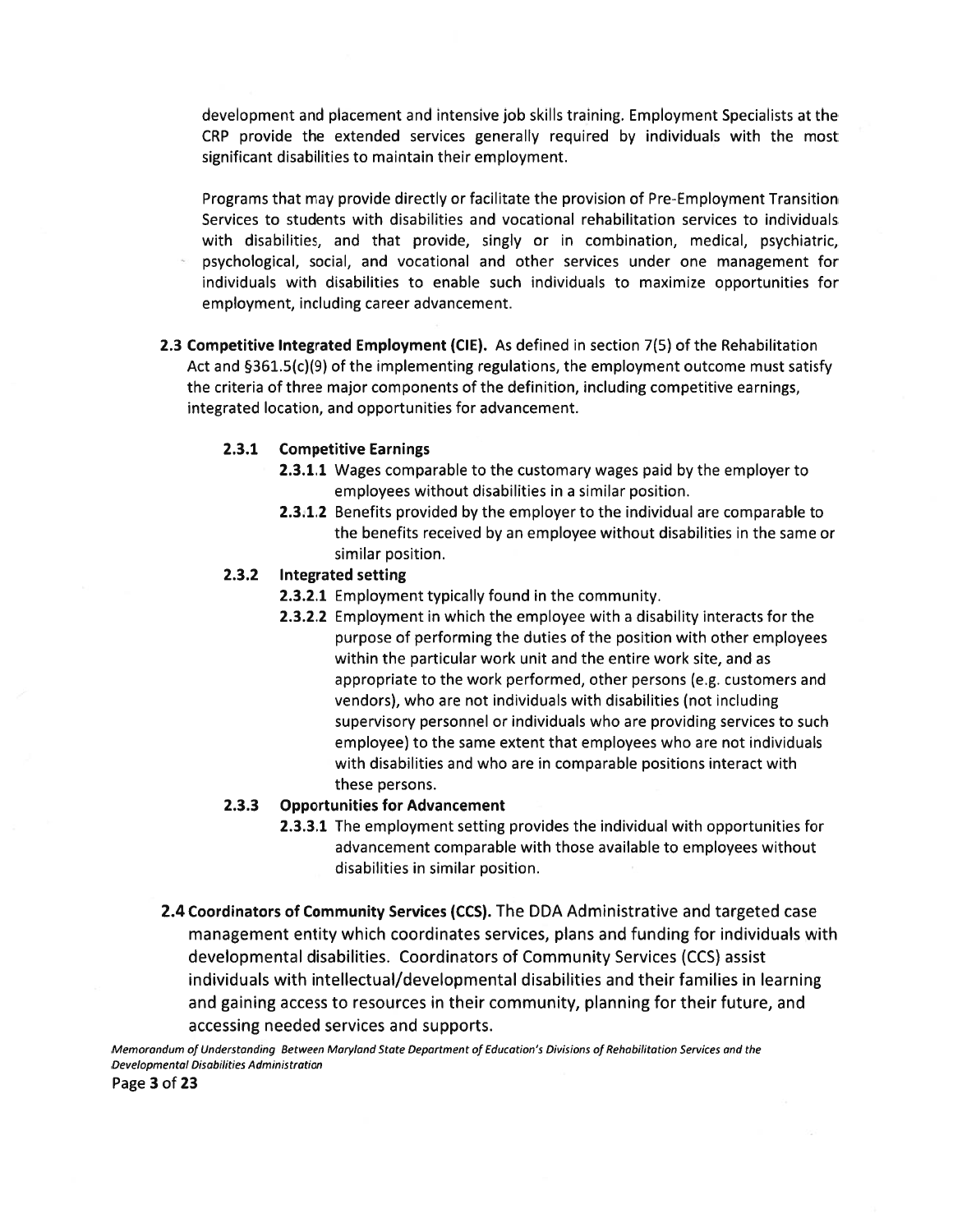- 2.5 Customized Employment. A flexible process based on best practices that seeks to individualize the employment relationship between <sup>a</sup> job seeker/employee and an employer in ways that meet the needs of both.
- 2.6 Discovery. A national best practice related to the Customized Employment process, and the name of <sup>a</sup> new proposed DDA service, that is <sup>a</sup> time-limited, comprehensive, person-centered and community-based employment planning suppor<sup>t</sup> service to better inform an individual seeking an individualized job in an integrated employment setting.
- 2.7 Employment First. A national effort, fully supported by DORS, DDA and partner agencies, that seeks to ensure that individuals and youth of working age with the most significant disabilities consider competitive integrated employment as <sup>a</sup> preferred service and outcomes in planning for their lives.
- 2.8 Individualized Plan for Employment (IPE). A plan that is developed with each DORS eligible individual with <sup>a</sup> disability who is able to be served under the Order of Selection. The IPE outlines the goods and services required for the individual to achieve the identified employment objective. The IPE is jointly developed, agreed upon, and signed by the eligible individual and, when applicable, the legal guardian, and the vocational rehabilitation counselor. If the individual is under the age of 21 and still in high school, the parent/guardian is required to sign the IPE along with the eligible individual.
- 2.9 Job Coaching. Support services and/or strategies provided to an individual who has been placed in employment in order to stabilize the placement and enhance job retention. These services and/or strategies are provided to individuals with <sup>a</sup> most significant disability by <sup>a</sup> job coach or employment specialist to teach the individual the essential skills necessary to complete required job tasks in addition to what is normally provided by the employer. They may be provided during intensive service provision (funded by DORS) and/or during extended services provision (funded by the long-term funding source, or by DORS in the case of youth with most significant disabilities for <sup>a</sup> maximum of 4 years or until the individual reaches age 25 and no longer qualifies as <sup>a</sup> youth with <sup>a</sup> disability, whichever comes first).

Job coaching services are, for the most part, provided to individuals in competitive integrated paid employment. However, it may include job coaching for unpaid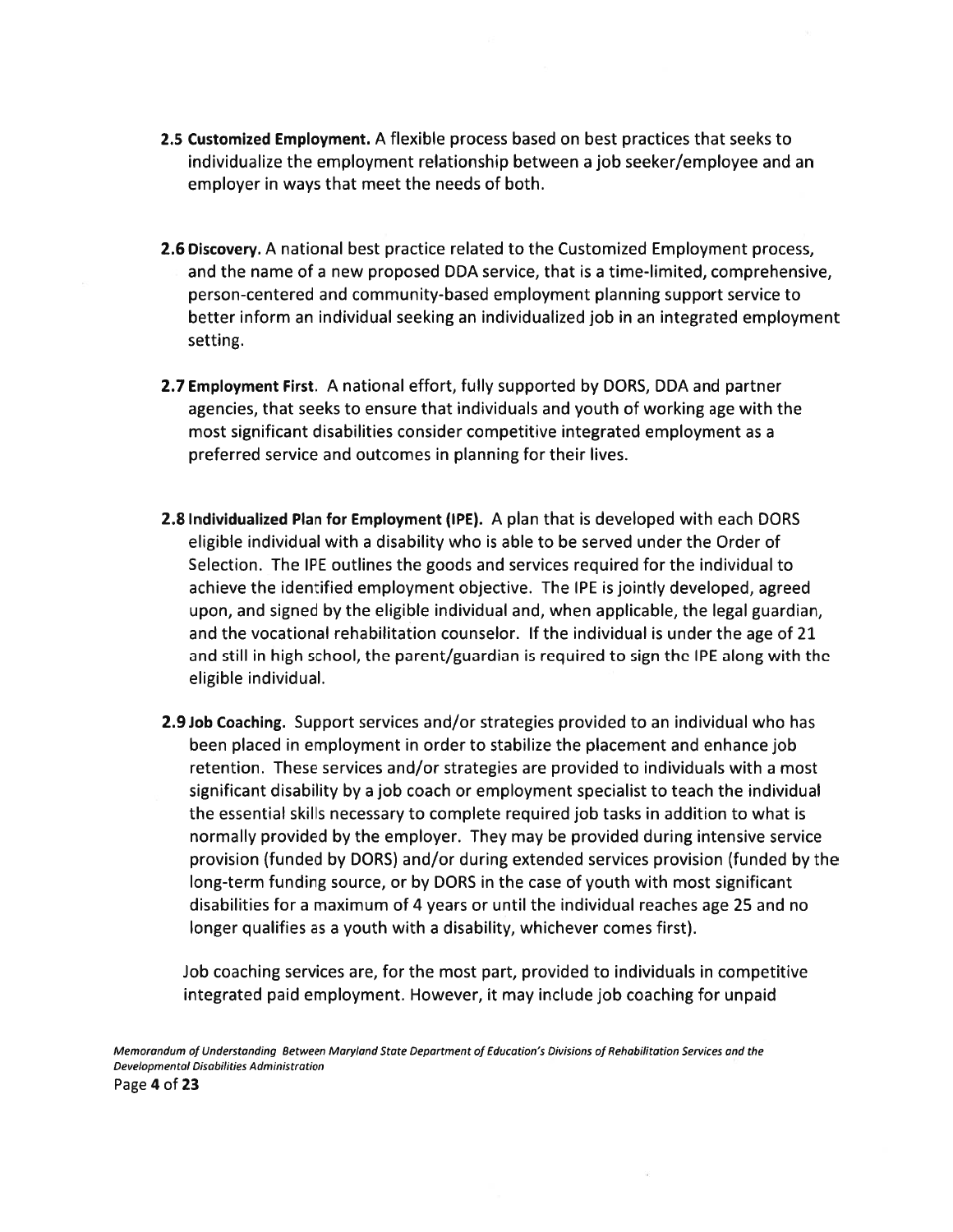internships as par<sup>t</sup> of an IPE leading to competitive integrated employment. Job coaching is not provided to suppor<sup>t</sup> students involved in work-based learning.

- 2.10 Job Development. Employment-focused activities, including those found in the customized employment process, provided on an individual basis designed to identify competitive integrated employment for which the individual qualifies and in which he/she is interested. Job development is essentially, "job matching," an effort to match skills, abilities, interests and characteristics to available jobs for an individual, and may include customized employment. Development of and placement in jobs is not <sup>a</sup> supported employment service and must be paid using funds other than supported employment funding.
- 2.11 Job Stabilization. A DORS term as defined in the Workforce Innovation and Opportunity Act. Job stabilization is the point in which:
	- 2.11.1 All reasonable support needs have been addressed including worksite accommodations and employer concerns.
	- 2.11.2 The individual is satisfied with the type of work and number of hours worked per week.
	- 2.11.3 The individual has achieved their highest expected level of independence on the job and has reached <sup>a</sup> predictable level of intervention.
	- 2.11.4 Fading has occurred and DORS has evidence that establishes the appropriate level of extended suppor<sup>t</sup> needed by the individual.

The individual may be considered as having achieved job stabilization upon successful transition from short-term intensive suppor<sup>t</sup> funded by DORS to extended services, provided either with DORS funding (for youth with the most significant disabilities only) or another long-term funding source, including natural supports. Day one of the 90-day requirement for <sup>a</sup> successful supported employment DORS closure begins when the individual has achieved initial job stabilization and is transferred to extended services funded by <sup>a</sup> program other than DORS or by natural supports.

- 2.12 Natural Supports. Employment supports that may include training support, social skills support, health support, community support, and job retention support, which may be provided by coworkers, mentors, management, supervisors, family members, and/or friends to foster an individual's independence and integration in the workplace.
- 2.13 Order of Selection. Vocational rehabilitation services shall be provided based upon availability of funds. Because sufficient funds are not available to provide vocational rehabilitation services to all eligible individuals, the Division has instituted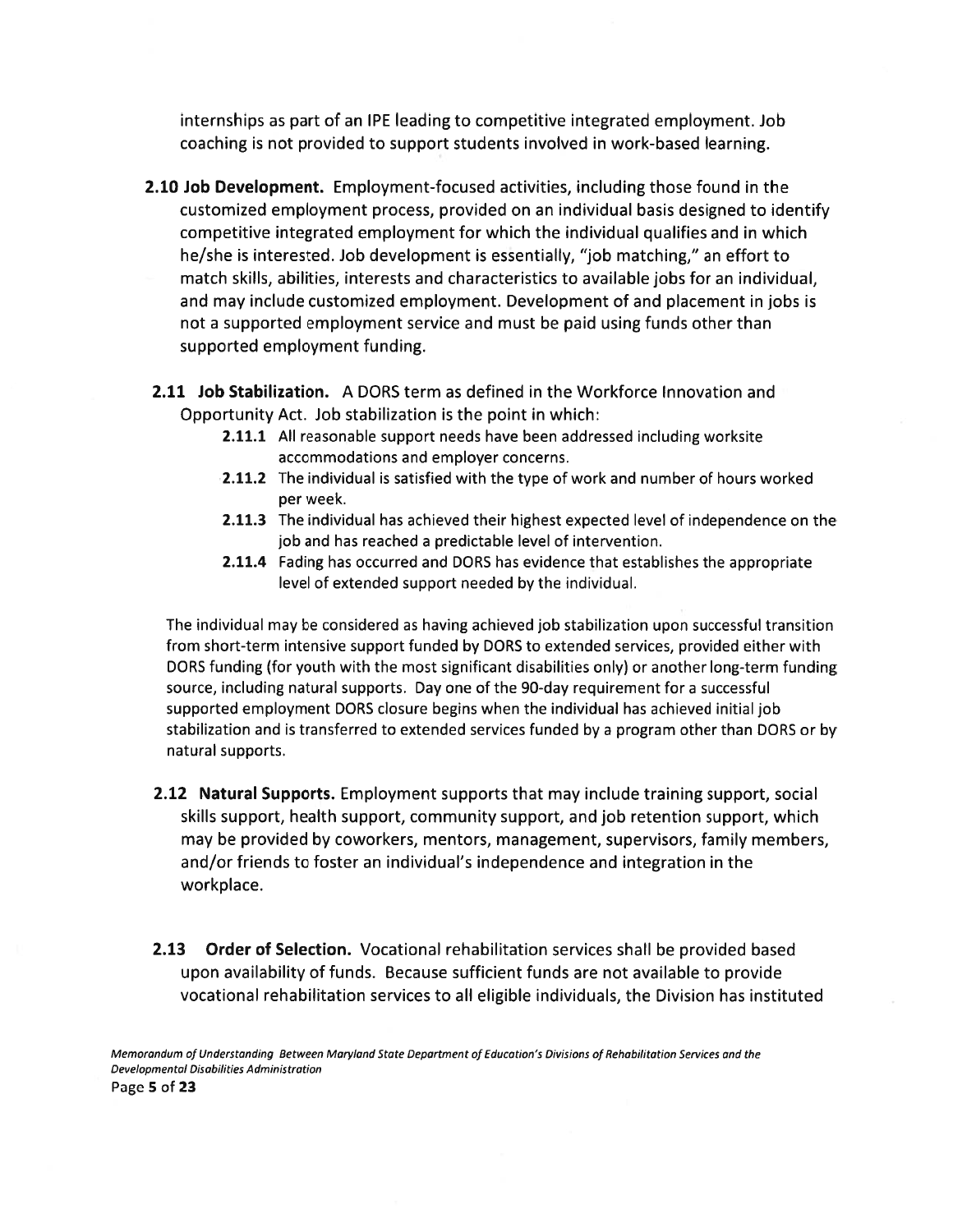an Order of Selection which has been in effect since February 1991. The Order of Selection categories are as follows:

- 2.13.1 Individuals with the Most Significant Disabilities.
- 2.13.2 Individuals with Significant Disabilities.
- 2.13.3 Individuals with Non-Severe Disabilities. This includes individuals determined eligible for Vocational Rehabilitation Services but who are determined to not have <sup>a</sup> significant or most significant disability.
- 2.14 Person Centered Plan (PCP). A plan, developed through the Coordinators of Community Services, with eligible individuals, to be updated at least annually, but as often as necessary. The PCP includes information related to competitive integrated employment goals as well as the identification of any barriers to employment.
- 2.15 Pre-Employment Transition Services. The Workforce Innovation and Opportunity Act (WIOA) amends the Rehabilitation Act of 1973 and now requires vocational rehabilitation (VR) agencies to set aside at least 15% of their federal funds to provide "pre-employment transition services" to "Students with Disabilities who are eligible or potentially eligible for VR services ." Pre-employment transition services consist of the below listed services:
	- 2.15.1 Job exploration counseling,
	- 2.15.2 Work-based learning experiences, which may include in-school or after school opportunities, experiences outside of the traditional school setting, and/or internships,
	- 2.15.3 Counseling on opportunities for enrollment in comprehensive transition or postsecondary educational programs,
	- 2.15.4 Workplace readiness training to develop social skills and independent living
	- 2.15.5 Instruction in self-advocacy.
- 2.16 Rehabilitation Services (Rehabilitation Act). As appropriate to the needs of each individual, the following are available vocational rehabilitation services: 1) assessment for determining eligibility and priority for services; 2) assessment for determining vocational rehabilitation needs; 3) counseling and guidance, including personal adjustment counseling; 4) referral and other services necessary to help applicants and eligible individuals secure needed services from other agencies, and advice to those individuals about client assistance programs; 5) physical and mental restoration services; 6) vocational and other training services, including personal and vocational adjustment training, books, tools, and other training materials, excep<sup>t</sup> that no training or training services in an institution of higher education (universities, colleges, community/junior colleges, vocational schools, technical institutes, or hospital schools or nursing) may be paid for with funds under this par<sup>t</sup> unless maximum efforts have been made by the State unit to secure gran<sup>t</sup> assistance in whole or in par<sup>t</sup> from other sources; 7) maintenance; 8) transportation in

Memorandum of Understanding Between Maryland State Department of Education's Divisions of Rehabilitation Services and the Developmental Disabilities Administration

Page 6 of 23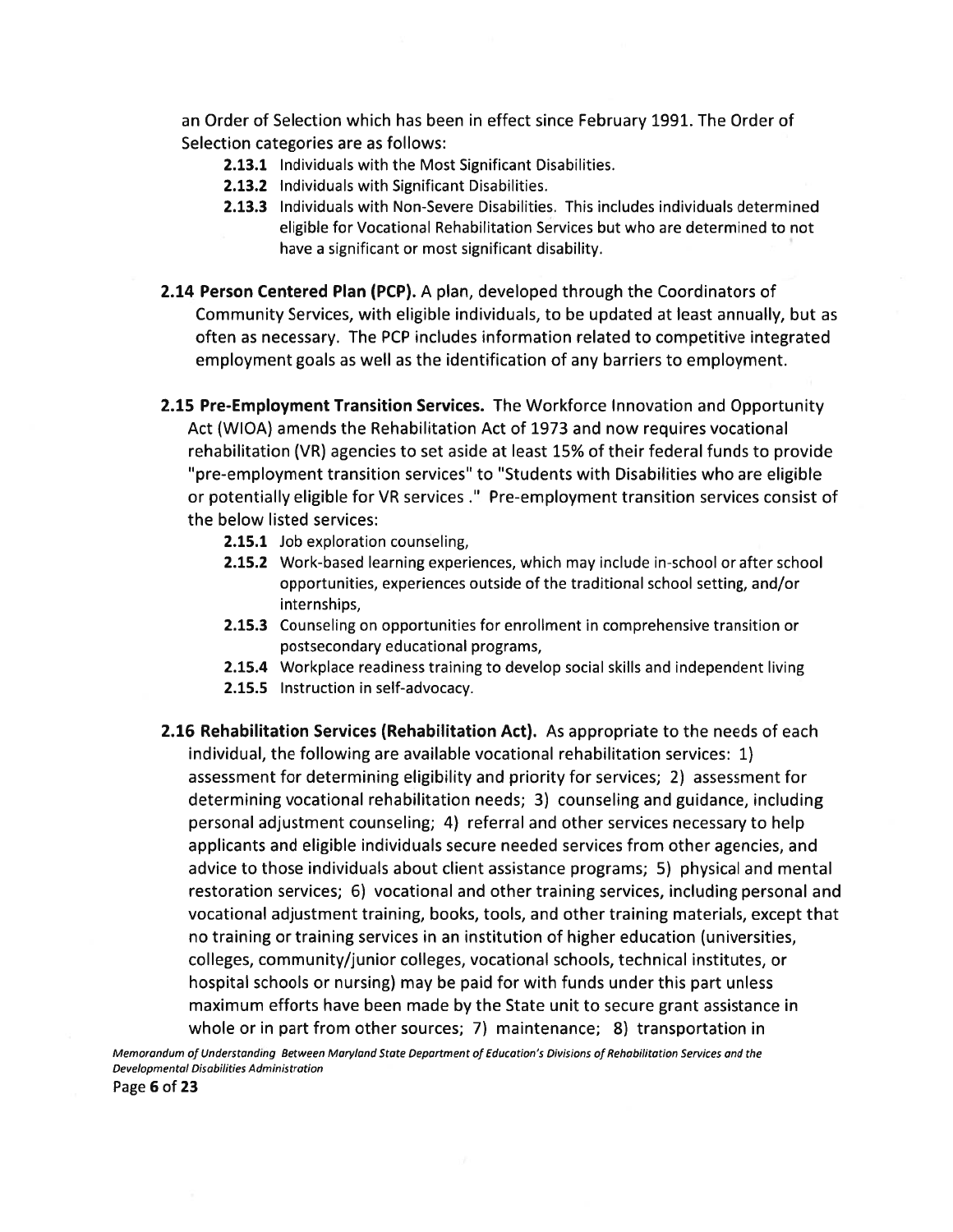connection with the rendering of any vocational rehabilitation service; 9) vocational rehabilitation services to family members of an applicant or eligible individual if necessary to that individual's vocational rehabilitation; 10) interpreter and notetaking services for individuals who are deaf and tactile interpreting services for individuals who are deaf-blind; 11) reader services, rehabilitation teaching services, note-taking services, and orientation and mobility services for individuals who are blind; 12) recruitment and training services to provide new employment opportunities in the fields of rehabilitation, health, welfare, public safety, law enforcement, and other appropriate public service employment; 13) job search and placement assistance and job retention services; 14) supported employment services, including extended services for youth with most significant disabilities; 15) personal assistance services, including training in managing, supervising, and directing personal assistance services; 16) post-employment services necessary to maintain, regain, or advance in employment, consistent with the individual's abilities, capabilities and interests; 17) occupational licenses, tools, equipment, initial stock and supplies; 18) rehabilitation technology, including vehicular modification, telecommunications, sensory and other technological aids and devices; 19) transition services, including Pre-Employment Transition Services; and 20) other goods and services determined necessary for the individual with <sup>a</sup> disability to achieve an employment outcome.

# 2.l7Student with <sup>a</sup> Disability. One who meets all of the following criteria:

- 2.17.1 Is at least 14 but no more than 21 years of age (has not ye<sup>t</sup> reached 22nd birthday).
- 2.17.2 Has <sup>a</sup> disability, and has submitted the required qualifying medical documentation signed by <sup>a</sup> medical provider or <sup>a</sup> copy of IEP or 504 Plan.
- 2.17.3 Has documentation confirming enrollment as <sup>a</sup> student in an educational program, including:
	- 2.17.3.1 Secondary school, including home school and alternative school programs (e.g., those housed within the juvenile justice system)
	- 2.17.3.2 Post-secondary education programs approved by <sup>a</sup> state's Higher Education Commission (i.e., Maryland Higher Education Commission)
	- 2.17.3.3 Adult basic educational programs which lead to a recognized educational credential (e.g., GED or high school diploma)
	- 2.17.3.4 State, nationally, or industry recognized certificate programs leading to <sup>a</sup> credential (e.g. Certified Nursing Assistant, Phlebotomy Technician, Microsoft Certification, Commercial Driver's License Certification, Automotive Service Excellence Certification).
- 2.18 Supported Employment Services. Employment services provided by DORS and/or DDA to suppor<sup>t</sup> individuals in competitive integrated employment when extended services are required.

Memorandum of Understanding Between Maryland State Department of Education <sup>s</sup> Divisions of Rehabilitation Services and the Developmental Disabilities Administration Page 7 of 23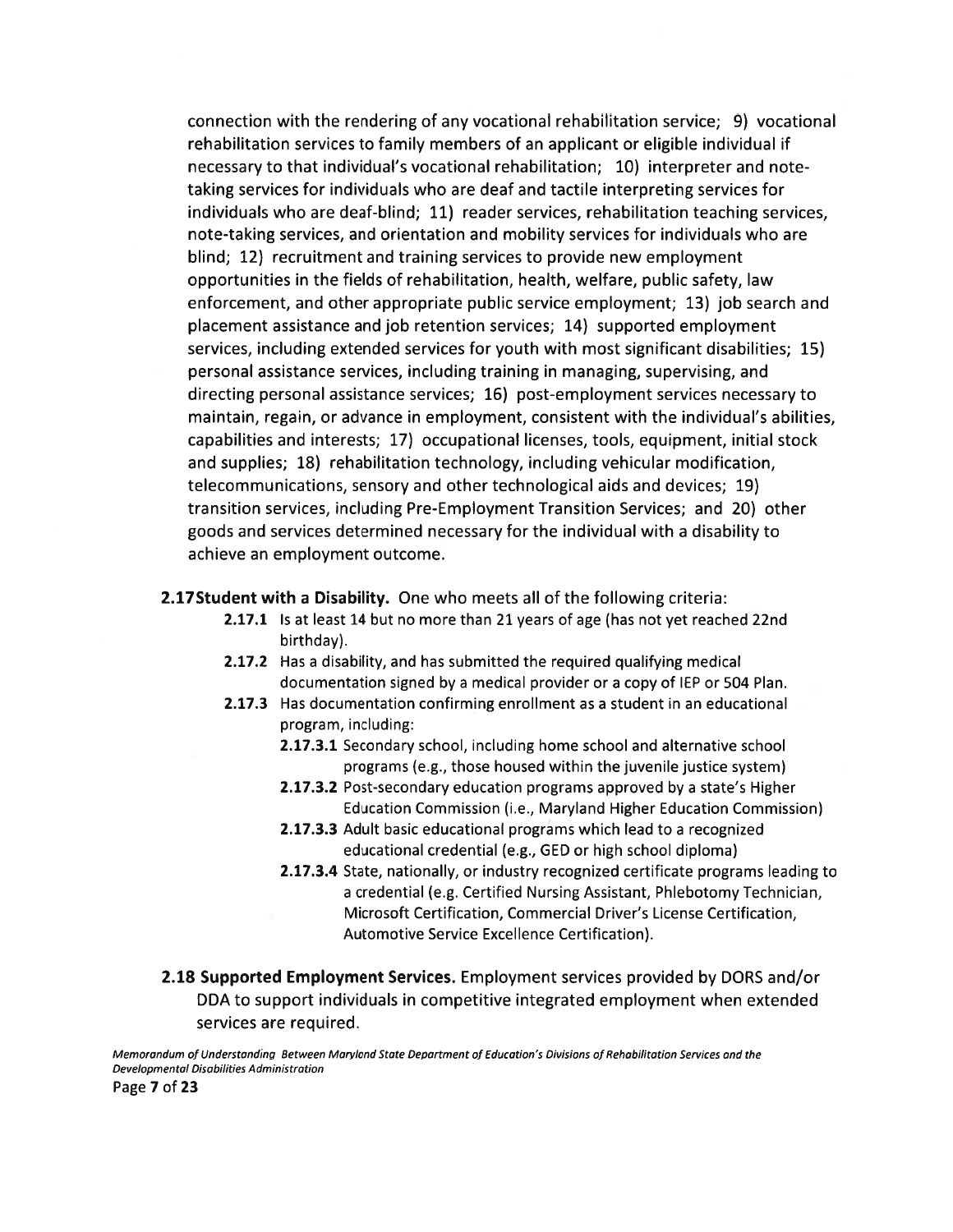- 2.l9Transition Services. A coordinated set of activities for <sup>a</sup> student, designed within an outcome-oriented process, which promotes movement from school to post-school activities, including post-secondary education, competitive integrated employment (including supported employment), continuing and adult education, and/or community participation.
- 2.20 Workforce Innovation and Opportunity Act (WIOA). The Workforce Innovation and Opportunity Act (WIOA) is <sup>a</sup> federal act that was signed into law on July, 2014. WIOA replaces the Workforce Investment Act of 1998 (WIA) and amends the Rehabilitation Act of 1973. WIOA requires vocational rehabilitation (VR) agencies to set aside 15% of their federal funds to provide pre-employment transition services specifically to "Students with Disabilities" and 50% of their federal supported employment funds to provide extended services to youth with most significant disabilities.

# 3. Roles & Responsibilities.

- **3.1 Mutual Roles & Responsibilities.** Both parties shall be responsible for performing the following roles and responsibilities under this MOU:
	- 3.1.1 Use the Employment First approach and establish and promote <sup>a</sup> goal that all persons with intellectual or developmental disabilities (IDD) who want to work in the community will be afforded an opportunity to pursue competitive integrated employment that allows them to work the maximum number of hours consistent with their abilities and preferences.
	- 3.1.2 Continue to identify, increase and suppor<sup>t</sup> individuals who are seeking employment, including increasing individualized, competitive integrated supported employment outcomes.
	- 3.1.3 Participate in the collaborative governance structure aimed at implementing this agreement.
	- 3.1.4 Work collaboratively to design <sup>a</sup> coordinated service system that will produce positive employment outcomes and engage vocational rehabilitation, Coordinators of Community Services, service providers (community rehabilitation programs) and other stakeholders at the local level.
	- 3.1.5 Determine gaps or other issues in services and implement <sup>a</sup> plan to eliminate those gaps or issues.
	- 3.1.6 Encourage networking and collaboration and information sharing among DORS and DDA at regional and local levels.
	- 3.1.7 Maximize the use of public funds of DORS and DDA by assuring non-duplication of services and resources, while ensuring accountability.
	- 3.1.8 Maximize the quality of service delivery by ensuring an efficient and effective referral process, individual program planning, coordination of intensive VR

Memorandum of tin derstanding Between Mary/and State Department of Education's Divisions of Rehabilitation Services and the Developmental Disabilities Administration

Page 8 of 23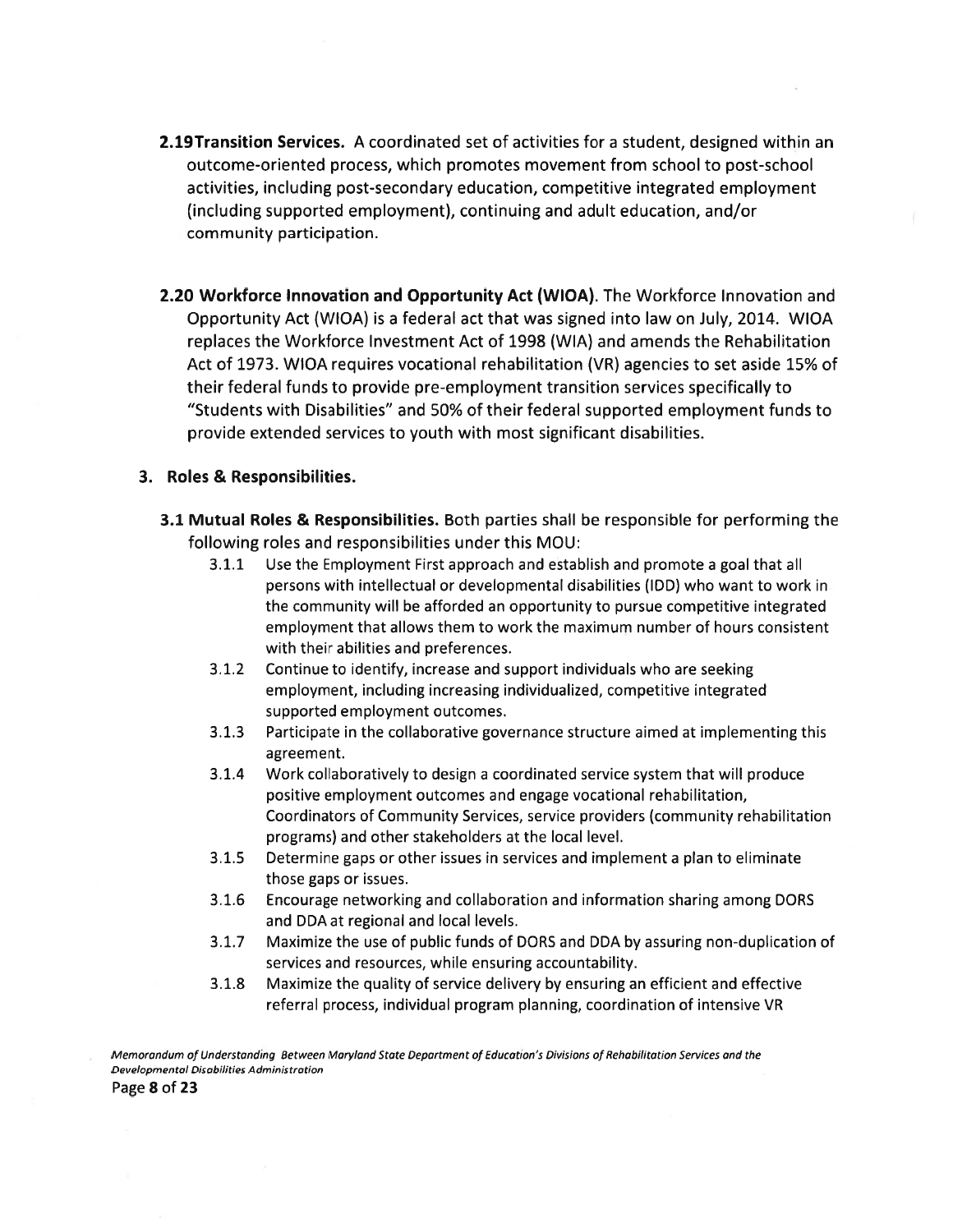services, including extended services, for those individuals requiring employment services.

- 3.1.9 Meet on <sup>a</sup> regular basis or at least annually, and more often as necessary, to identify policies and practices that presen<sup>t</sup> systemic barriers to quality employment service delivery for individuals with developmental disabilities and develop appropriate resolutions to remove such barriers.
- 3.1.10 Provide cross-training opportunities for state agency staff and key stakeholders, to ensure <sup>a</sup> mutual understanding of both DORS and DDA systems, including eligibility criteria, order of selection, funding, billing, data collection, rights and responsibilities, advocacy, confidentiality, and other relevant matters to foster communication among DORS and DDA executive and front line staff, coordinators of community services, and service providers in order to improve service delivery.
- 3.1.11 Increase the number of service providers licensed by DDA and approved by DORS to provide individualized, competitive integrated supported employment and improve the quality and outcomes of services, including jointly providing technical assistance at the regional/local level as new service providers are licensed and as needed for existing service providers.
- 3.1.12 Assure that written procedures and policies are disseminated to agency staff, including regional and local level stakeholders.
- 3.1.13 Ensure <sup>a</sup> seamless transition of services and funding to individuals moving back and forth between DDA and DORS. A flowchart of processes of mutual adult individuals and potential mutual adult individuals is attached hereto as Attachment C.
- 3.1.14 Ensure <sup>a</sup> seamless transition of services and funding to youth exiting secondary education and applying for DDA and DORS services. A flowchart of this process is attached as Attachment D.
- 3.1.15 Encourage an environment that ensures that all agency staff and key stakeholders suppor<sup>t</sup> employment outcomes for individuals, regardless of disability type.

# 4. Term & Termination.

- 4.1 Effective Date. This MOU becomes effective immediately upon the signature of all parties (the "Effective Date").
- 4.2 Term. The initial term of this MOU shall be three (3) year(s), commencing on the Effective Date (the "Initial Term"). After expiration of the initial term, this MOU will automatically renew for consecutive one-year terms (each <sup>a</sup> "Renewal Term").
- 4.3 Review. The parties agree to formally review this agreement at least every three years.
- 4.4 Termination. This MOU may be terminated at any time without cause by either party upon written notice provided sixty (60) days in advance of the effective date of termination.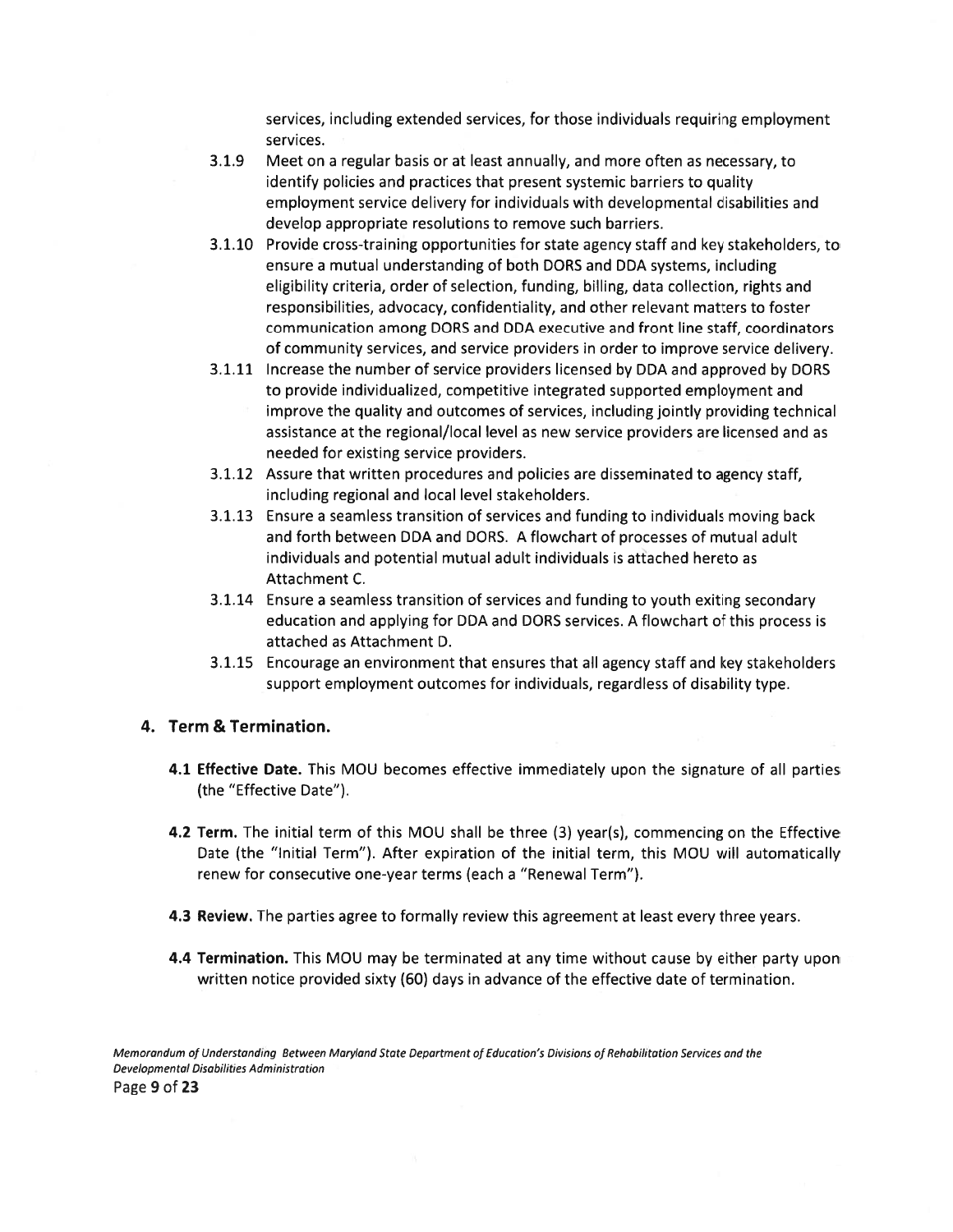4.5 Effect of Termination. In the event this MOU is terminated, the parties shall have no further obligations excep<sup>t</sup> that which accrued during the term of this MOU.

# 5. Legal Provisions.

- 5.1 Nothing in this MOU shall substitute, or represen<sup>t</sup> <sup>a</sup> change in, either party's legally mandated responsibilities.
- 5.2 Resolution of Conflicts. For the resolution of disputes arising over issues addressed in this MOU, both parties will use the appropriate steps and methods as described herein.
	- 5.2.1 Attempts will be made to resolve the issue in an informal way, and at the local level when possible.
	- 5.2.2 When an issue cannot be resolved at the local level, it should be referred to the next highest regional level.
	- 5.2.3 When an issue cannot be resolved at the regional level, it should be referred to the next highest state level.
- 5.3 Dissemination. Upon execution by both parties, this MOU will be distributed to the signatories and their state level representatives. Each party will disseminate copies of this MOU to those staff and contractors who need to know within DORS and DDA.
- 5.4 Amendment. This MOU may be modified in writing at any time by the mutual consent of the parties.
- 5.5 Severability. Any term of this MOU which violates any law, regulation, or requirement under which DORS or DDA are required to operate is automatically null and void, but has no effect on the remainder of this MOU.
- 5.6 Entire Agreement. The parties intend that this MOU (a) represents the final expression of the parties' intent and agreemen<sup>t</sup> between the parties relating to the subject matter of this MOU; (b) contains all the terms the parties agreed to relating to the subject matter of this MOU; and (c) replaces all the parties' previous discussions, understandings, and agreements relating to the subject matter of this MOU, including the Cooperative Agreement entered into between the parties on October, 2013.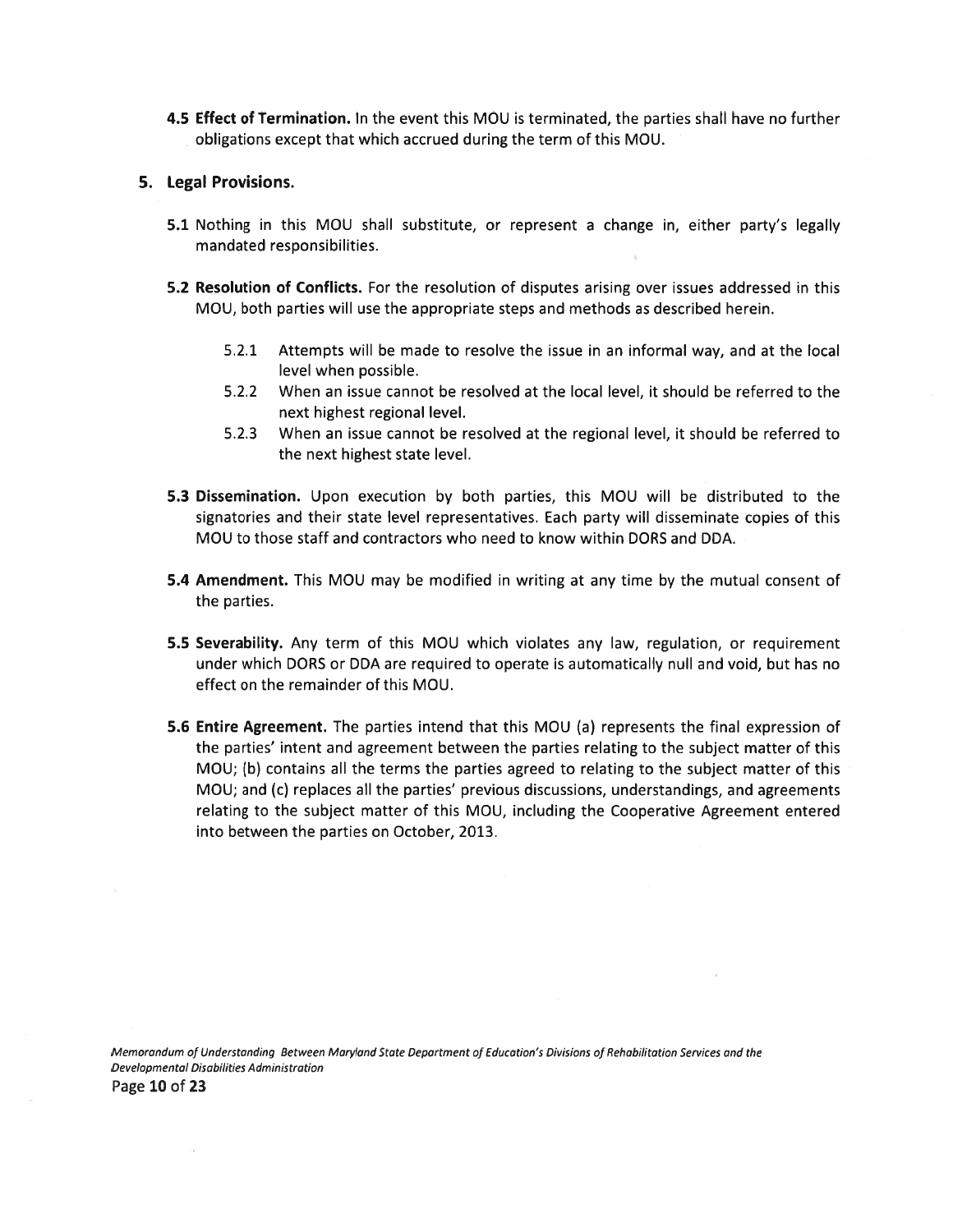IN WITNESS WHEREOF, the parties have executed this MOU on the date indicated below.

By:

Suzanne Page, The Communication of Bernard Simons, Assistant Superintendent **Deputy Secretary** 

By:

Division of Rehabilitation Services Developmental Disabilities Administration

 $6|21|18$   $6-21-18$ 

Date Date

By:

Sylvia Lawson, Ph.D. Deputy State Superintendent Maryland State Department of Education

 $7/18/30/\sqrt{8}$ 

Date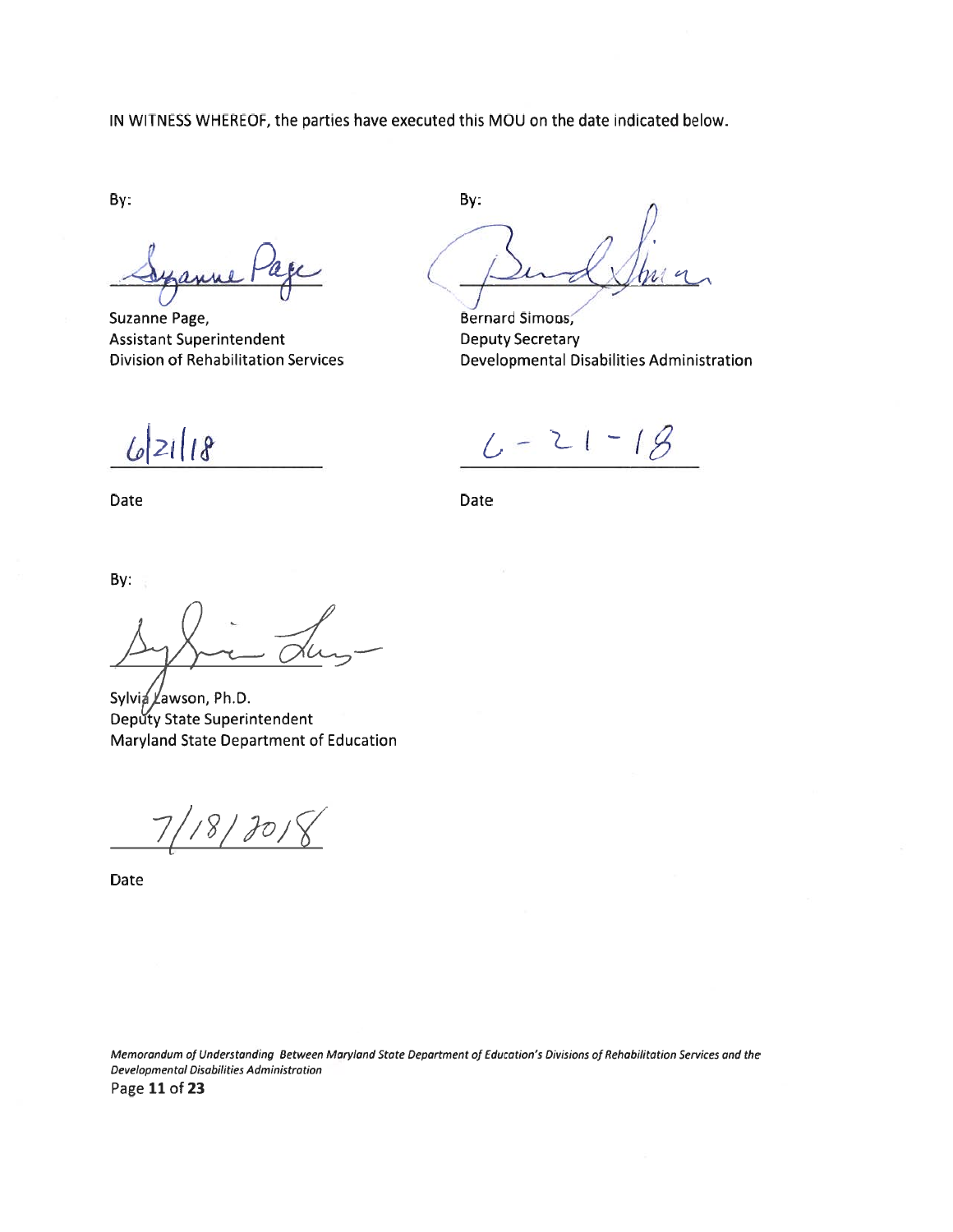# APPROVED AS TO FORM AND LEGAL SUFFICIENCY

CuttSchw

June 19, 2018

Elliot L. Schoen Date Deputy Counsel, Maryland Office of the Attorney General Maryland State Department of Education

Memorandum of Understanding Between Maryland State Department of Education's Divisions of Rehabilitation Services and the Developmental Disabilities Administration Page 12 of 22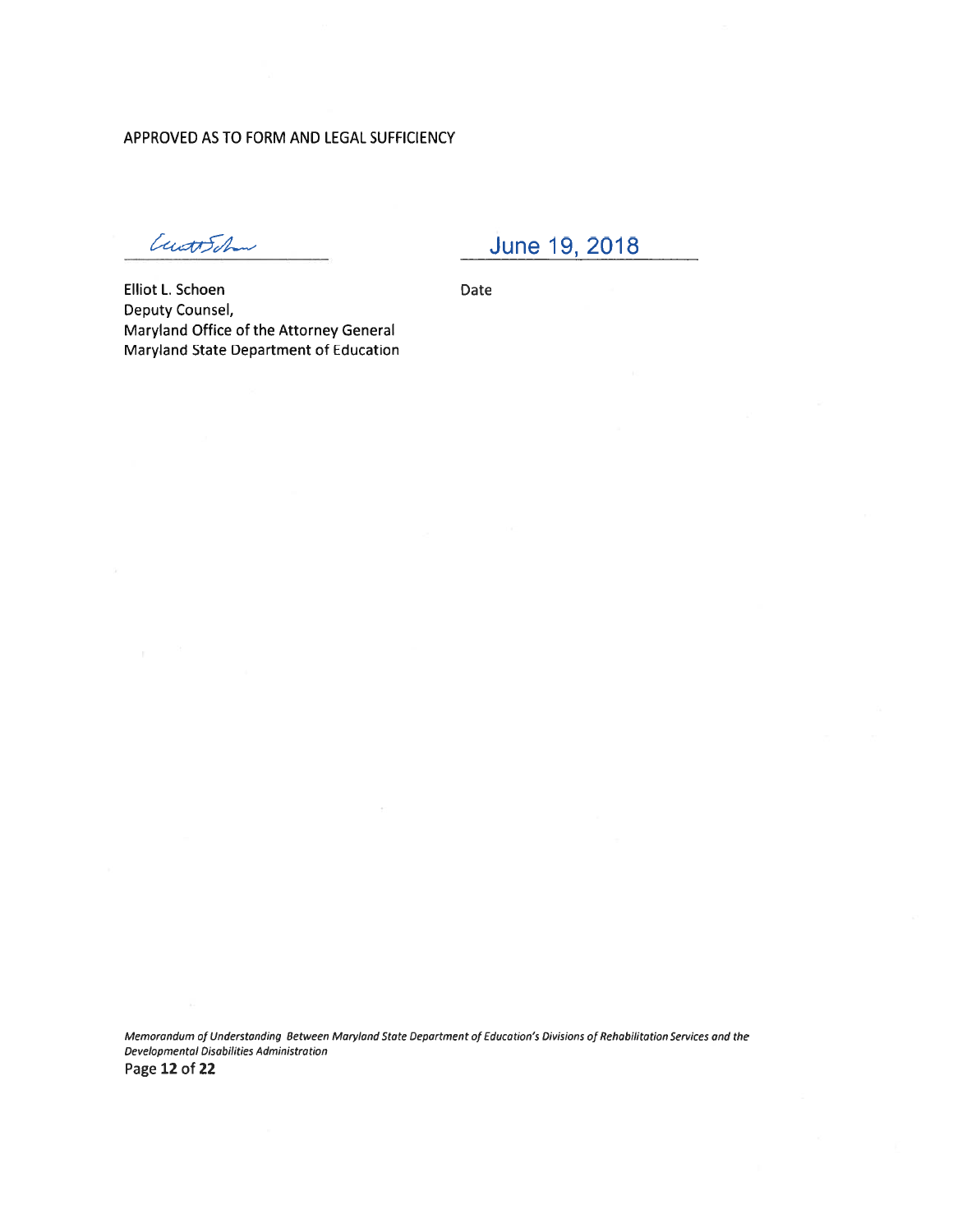# Attachment A

# DORS's Roles & Responsibilities

 $\mathbf{I}$ . About: DORS is the official State Agency that administers the vocational rehabilitation (VR) program, which is an integral par<sup>t</sup> of the statewide workforce investment system. The VR program provides an array of employment-related systems and opportunities required for the achievement of the employment goals for eligible individuals with disabilities who can be served under the order of Selection as well as Pre-Employment Transition Services for students with disabilities. DORS assures that individuals exercise informed choice to assist them to identify their strengths, resources, priorities, capabilities, concerns, and interests including vocational goals. DORS will facilitate the development of the Individualized Plans of Employment (IPE) that document vocational goals and address identified employment barriers for eligible individuals. DORS also provides and purchases goods, services, aids and devices in suppor<sup>t</sup> of the IPE. Services are provided consistent with the individual's strengths, resources priorities, concerns, abilities, compatibles and informed choice.

There are 24 local DORS offices located in communities throughout Maryland to serve individuals with disabilities seeking competitive integrated employment, including Supported Employment. DORS maintains liaisons to DDA and mutual providers across the state. DORS also has <sup>a</sup> liaison to every public high school in Maryland and works collaboratively with State and Local Education Agencies to provide transition services, to include Pre-Employment Transition Services, to students.

## II. Responsibilities:

- A. In general: DORS shall be responsible for performing the roles and responsibilities set forth in Attachment A of this MOU, attached hereto and incorporated herein:
	- i. Provision of Pre-Employment Transition Services. DORS will make available Pre-Employment Transition Services to potentially eligible Students with Disabilities and eligible Students with Disabilities, made known to DORS, statewide.
	- ii. Management of Referrals for Vocational Rehabilitation Services.
		- 1. Within 10 days of receipt of referral, <sup>a</sup> letter and an Application packet will be sent to the individual. The referral source will receive <sup>a</sup> copy of the letter.
		- 2. Within 30 days of receipt of referral, an initial interview will take place.
	- iii. Determination of Eligibility. Within 60 days of receipt of <sup>a</sup> completed and signed DORS Application for Rehabilitation Services, DORS will determine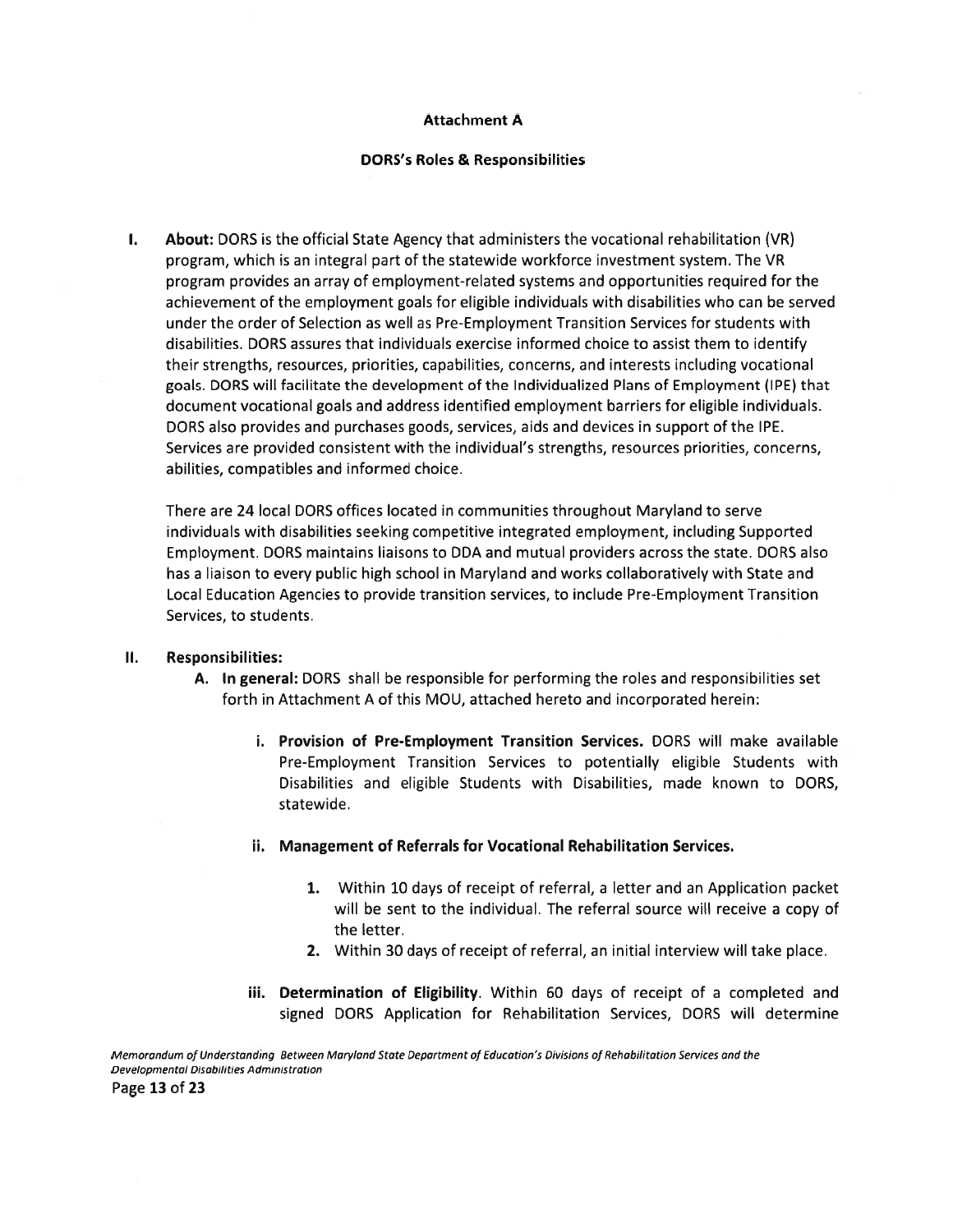whether an individual is eligible, or presumed eligible, for vocational rehabilitation services, based on the following federal criteria:

- 1. The presence of <sup>a</sup> physical or mental impairment which for the individual constitutes or results in substantial impediment to employment;
- 2. The individual applicant requires and may benefit from vocational rehabilitation services to prepare for, secure, maintain or regain competitive integrated employment consistent with the applicant's strengths, resources, priorities, concerns abilities, capabilities, interest and informed choice.

### iv. Presumption of Eligibility.

- 1. An applicant who is <sup>a</sup> recipient of Social Security Disability Insurance (SSDI) benefits and/or Supplemental Security Income (SSI) is presumed eligible for VR services, but may be subject to an Order of Selection.
- 2. Any individual who has been determined eligible for DDA services and is pursuing competitive integrated employment is presumed eligible for VR services, but may be subject to an Order of Selection.
- v. Determination of Severity of Disability and order of Selection. This category is based on the federal definition of "significant" and "most significant" disability. The DORS counselor will determine eligibility and assign the individual to an Order of Selection category. Provision of services will depend on the Order of Selection assignment.
- vi. Eligibility for Supported Employment. DORS will determine whether an individual is eligible for supported employment consistent with the definition authorized under title VI of the Rehabilitation Act of 1973 (29 U.S.C 701 et seq.), as amended by the Workforce Innovation and Opportunity Act (WIOA) (29 USC 3101), and COMAR 13A.11.01.03B(30) and the criteria in DORS Rehabilitation Services Manual 2, section 900.:
	- 1. The individual must:
		- a. Be determined eligible for rehabilitation services;
		- b. Be determined to have <sup>a</sup> most significant disability; and
		- c. Be determined by the DORS counselor to required supported employment based on <sup>a</sup> comprehensive assessment of the individual's vocational needs, unique strengths, resources, priorities, choices, concerns, abilities, capabilities, interest and informed choice. This comprehensive assessment may include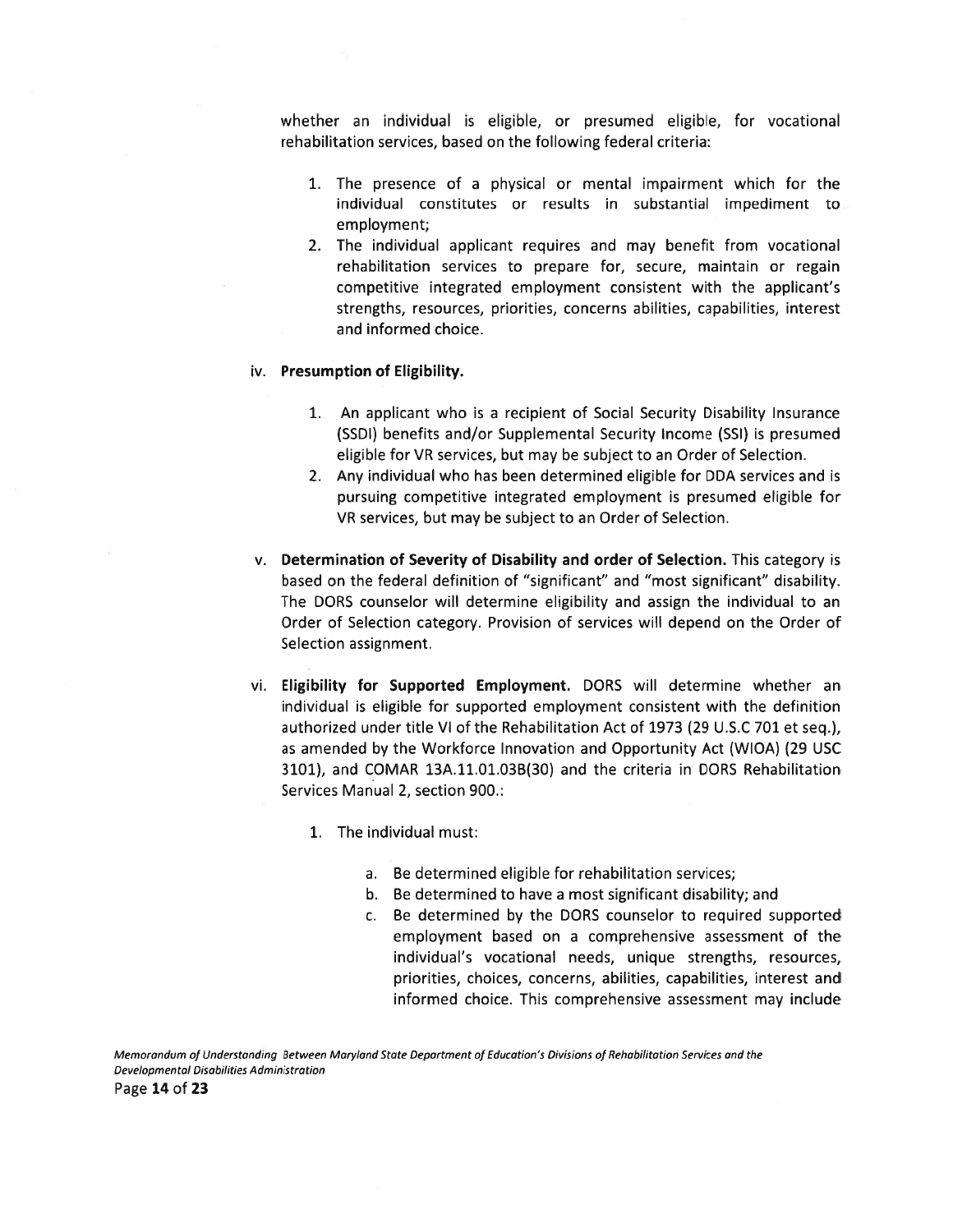information gathered from other sources e.g. DDA's Discovery Profile when available.

- d. In the event that an individual is determined ineligible for DORS services, in accordance with DORS Rehabilitation Services Manual 2, section 800, the individual's Coordinator of Community Services will be notified.
- vii. Development of an Individualized Plan for Employment (IPE). DORS will facilitate the development of an IPE with eligible individuals who can be served under the Order of Selection and can benefit from DORS services to assist the individual in obtaining competitive integrated employment. Specific services to be provided by DORS and other entities based on the needs and abilities of the individual will be identified on the IPE. Pending local availability and eligibility, DORS may provide and/or coordinate services required to achieve the competitive integrated employment goal of the individual, which may include:
	- 1. Vocational counseling and guidance
	- 2. Medical and psychological assessments
	- 3. Vocational assessments
	- 4. Medical rehabilitation services
	- 5. Vocational and other training services, which may include Pre Employment Transition Services
	- 6. Rehabilitation technology assessments
	- 7. Supported employment services
	- 8. Job-related suppor<sup>t</sup> services, including job search and placement assistance, job coaching services, and follow-up services
	- 9. Technical assistance and consultation services related to selfemployment or telecommuting
	- 10. Benefits counseling
	- 11. Other services which are required for the individual to be successful in competitive integrated employment, such as the purchase of assistive technology equipment and/or workplace accommodations.
- viii. Collaborative Efforts. In an effort to provide improved competitive integrated employment outcomes for individuals with intellectual or developmental disabilities, DORS will:
	- 1. Copy the referral source (e.g. provider, CCS) on the initial referral and appointment letter.
	- 2. Obtain the information required in section B(c) (ii) from referring DDA provider and/or referring CCS.
	- 3. Designate <sup>a</sup> DDA liaison within each DORS district.
	- 4. Utilize the DDA Person Centered Plan (PCP and, if available, Discovery Profile, and local labor market information, to the maximum extent

Memorandum of Understanding Between Maryland State Department of Education's Divisions of Rehabilitation Services and the Developmental Disabilities Administration

Page 15 of 23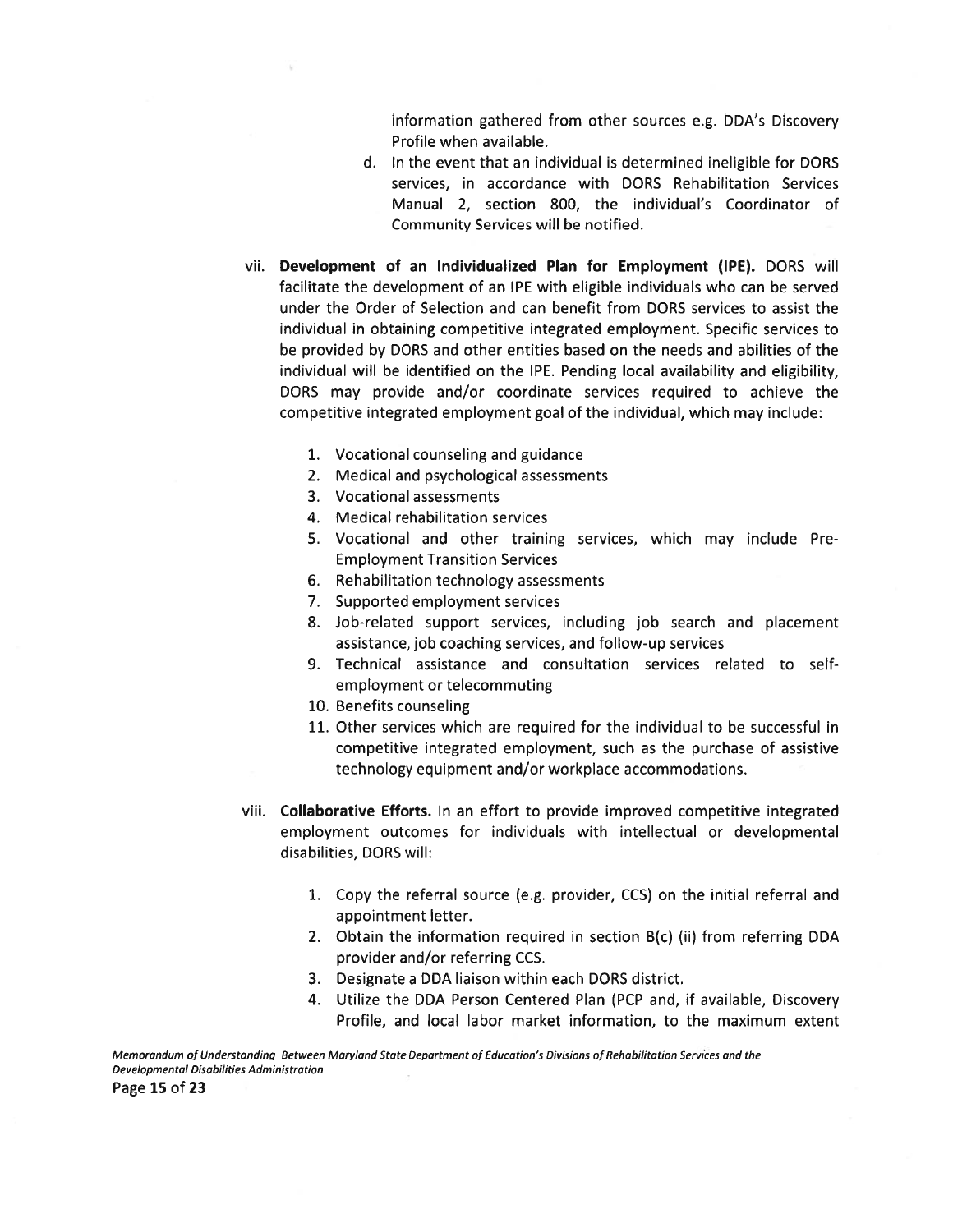possible when working with an individual to set their employment goal, address barriers to employment, and create the IPE.

- 5. Invite the CCS and provider representative to team meetings, including at <sup>a</sup> minimum, the intake meeting and IPE planning meetings(s).
- 6. When requested, provide <sup>a</sup> copy of the finalized IPE to the individual's CCS to be attached to the individual's PCP.
- 7. Provide <sup>a</sup> copy of the finalized IPE to the individual's provider representative.
- 8. Provide job placement assessment consistent with DORS policy to assist individuals with reaching their competitive integrated employment goal.
- 9. Provide supported employment services, not to exceed 24 months, which may include job coaching, until job stabilization is reached. Prior to stabilization, it is anticipated that the individual will need fewer hours of support, as reflected in the Intensive Monitoring and Facing Schedule (Attachment 800-3). At the time of Job Stabilization, extended longterm suppor<sup>t</sup> services funded by DDA may begin. The individual's case with DORS will be closed no earlier than 90 days after Job Stabilization.
- 10. Provide extended services to youth with disabilities, after job stabilization has been obtained, in the rate instance that DDA funded employment services are delayed or denied. In this situation, extended services may be provided through DORS until DDA extended services become available, up to four years, or until the individual turns 25, whichever occurs first. The individual's case with DORS will be closed as successfully rehabilitated after DORS-funded extended services are completed.
- 11. Facilitate transition to extended services, provided by DDA, once job stabilization has occurred. Process for students is referenced in Attachment D and process for adults is referenced in Attachment C.
- B. Local Level Responsibilities and Implementation Activities. In addition to general roles and responsibilities above, on <sup>a</sup> local level, DORS agrees to:
	- 1. Establish DORS liaisons to DDA providers, who will:
		- a. Process referrals received from <sup>a</sup> DDA provider within 10 days of receipt,
		- b. Arrange and attend monthly meetings with assigned DDA providers to:
			- i. Discuss services funded by DORS,
			- ii. Provide information regarding policies and procedures related to Order<sup>®</sup> of Selection/priority services, application requirements, and the need to provide current medical, social, vocational, and other pertinent information for determining eligibility and priority of services,
			- iii. Address concerns of mutual individuals, and

Memorandum of Understanding Between Mary/and State Department of Education's Divisions of Rehabilitation Services and the Developmental Disabilities Administration Page 16 of 23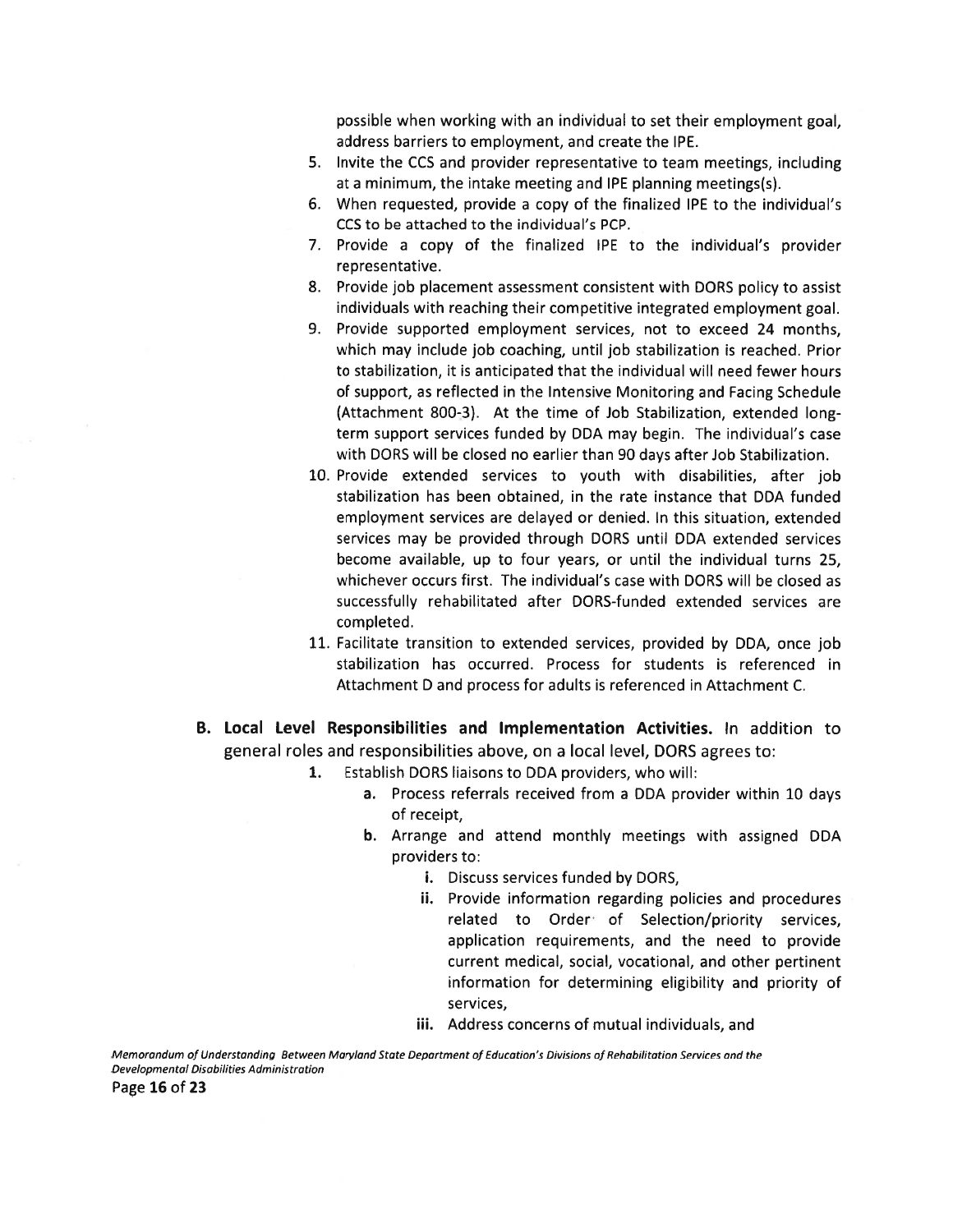- iv. Ensure proper authorization of services and resolve invoice concerns.
- c. Establish linkages with DDA regional offices, CCS providers, DDA service providers, and local school systems.
- d. Determine eligibility of all individuals referred to DORS for VR and supported employment services in an efficient and timely manner, not to exceed maximum federal timelines.
- e. Establish <sup>a</sup> counseling relationship to promote the individual's full involvement and informed choice in the rehabilitation process.
- f. Initiate the IPE and assist the individual and/or advocate in developing this person-centered plan, not to exceed maximum federal timelines.
- g. Provide <sup>a</sup> copy of the IPE to the individual's CCS for inclusion in their PCP.
- h. Provide all services, including intensive, time-limited, supported employment job coaching services, based upon the individual's needs and eligibility, including extended services as appropriate.
- i. Explore and facilitate extended resources, including natural supports, (e.g., unpaid supports provided by <sup>a</sup> co-worker) as appropriate.
- j. Except for assessment and job development/coaching services, determine the financial need for services on an individual basis, consistent with DORS policy. The individual or any person claiming the individual as <sup>a</sup> dependent for federal tax purposes may be required to participate in the cost of services.
- k. Certify eligibility for State and federal disability tax credits.
- I. Establish linkages to Social Security benefits and Work Incentives planning services for individuals through their local Work Incentives, Planning and Assistance Project.
- m. Encourage the use of services available through local workforce partners, including American Job Centers.
- C. State Level Responsibilities and Implementation Activities. In addition to specific roles and responsibilities above, on <sup>a</sup> state level, DORS agrees to:
	- 1. Develop and maintain purchase of service agreemen<sup>t</sup> with providers statewide.
	- 2. Maintain <sup>a</sup> statewide database, including information about services provided to individuals with developmental disabilities and cross share information with DDA within the capacity of the DORS case management system.
	- 3. Conduct professional development activities to enhance the quality and effectiveness of VR services.
	- 4. Conduct program evaluation activities that address program effectiveness and individual's satisfaction and that track and measure

Memorandum of Understanding Between Maryland State Department of Education's Divisions of Rehabilitation Services and the Developmental Disabilities Administration

Page 17 of 23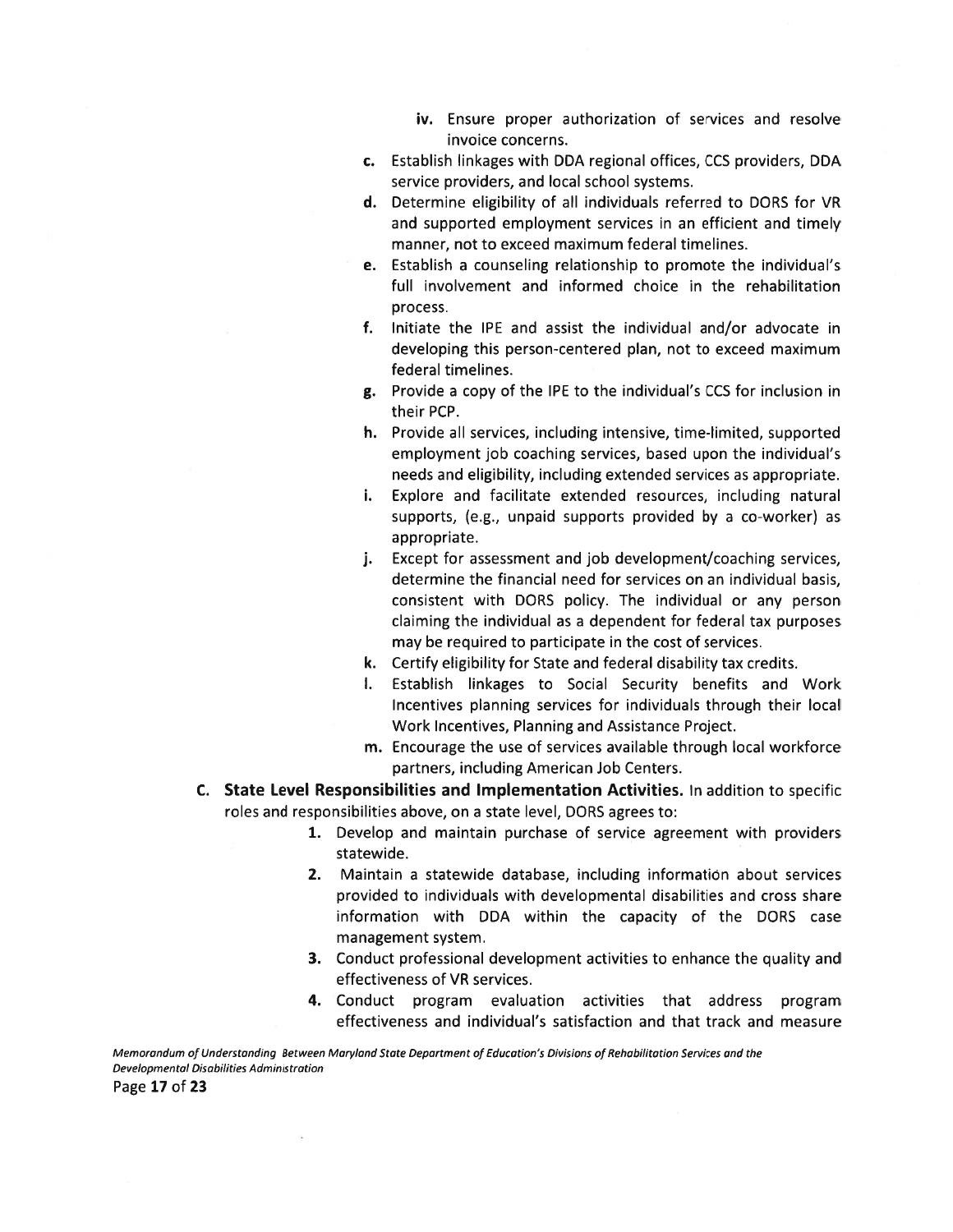employment outcomes of individuals with developmental disabilities who receive both DDA and DORS services.

- 5. Work with DDA to ensure an adequate pooi of certified local employment service providers across the state.
- 6. Ensure that all DORS and DDA confidentiality requirements are consistently followed.
- 7. Work with DDA staff to provide cross training and common messaging.

Memorandum of Understanding Between Maryland State Department of Education's Divisions of Rehabilitation Services and the Developmental Disabilities Administration

Page 18 of 23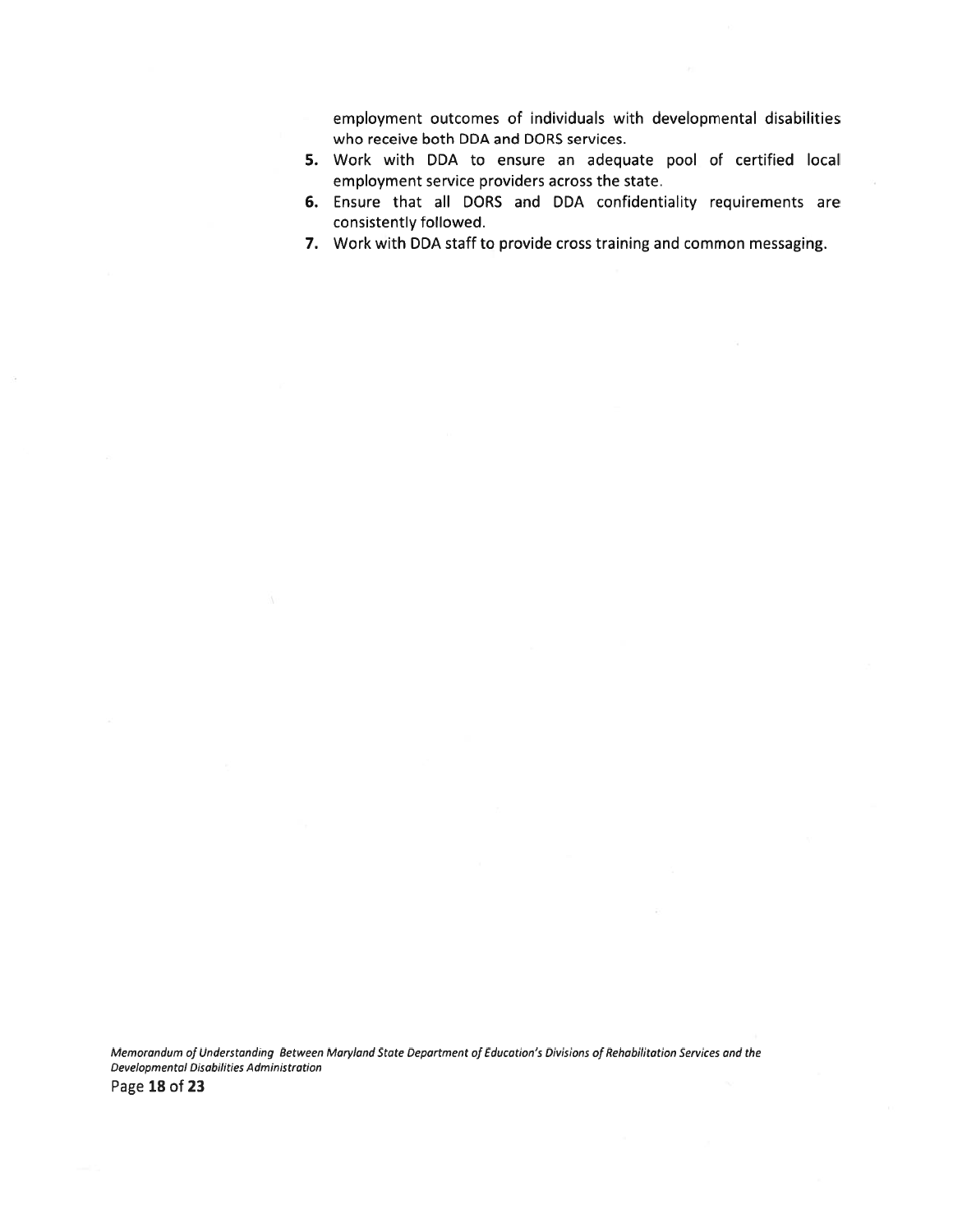#### Attachment B

#### DDA's Roles & Responsibilities

 $\mathbf{I}$ . About: DDA provides supports and services to youth and adults with intellectual and developmental disabilities. Eligible individuals and their families can access Coordinators of Community Services (CCS) and generic or specialized services to provide support, including appropriate employment support, based on the individual needs and preferences of the person. These services are intended to suppor<sup>t</sup> individuals to live self-determined and productive lives, integrated within their chosen community and throughout their lifespan.

The DDA provides <sup>a</sup> coordinated service delivery system for individuals with developmental disabilities, and their families, to receive appropriate services oriented toward the goal of integration through community membership and employment. Services that suppor<sup>t</sup> individuals with realizing their employment goals currently include Supported employment, Community Learning Services, Employment Discovery & Customization and Day Habilitation, as well as individual suppor<sup>t</sup> services, behavioral support, Coordination of Community Services and Transportation. Individuals may choose to self-direct DDA funded services, including, but not limited to, employment services. DDA funds, regulates and monitors community-based services through four regional offices and through <sup>a</sup> network of Coordinators of Community Services and licensed and approved service providers. The four regional offices are responsible for developing, coordinating, and evaluating services, monitoring providers and Coordinators of Community Services and approving funding.

#### II. Responsibilities:

- A. General: DDA will be responsible for performing the roles and responsibilities set forth in Attachment B of this MOU, attached hereto and incorporated herein.
	- i. Determination of Eligibility. DDA will determined eligibility for DDA funded services, based on the following criteria;
		- 1. Individuals must meet the definition of <sup>a</sup> "developmental disability," as defined in statute and COMAR; i.e., they must have <sup>a</sup> severe, chronic disability that:
			- a. Is attributable to <sup>a</sup> physical or mental impairment other than the sole diagnosis of mental illness, or to <sup>a</sup> combination of mental and physical impairments;
			- b. Is manifested before the individual becomes 22 years old;
			- c. Is likely to continue indefinitely;

Memorandum of Understanding Between Maryland State Department of Education's Divisions of Rehabilitation Services and the Developmental Disabilities Administration

Page 19 of 23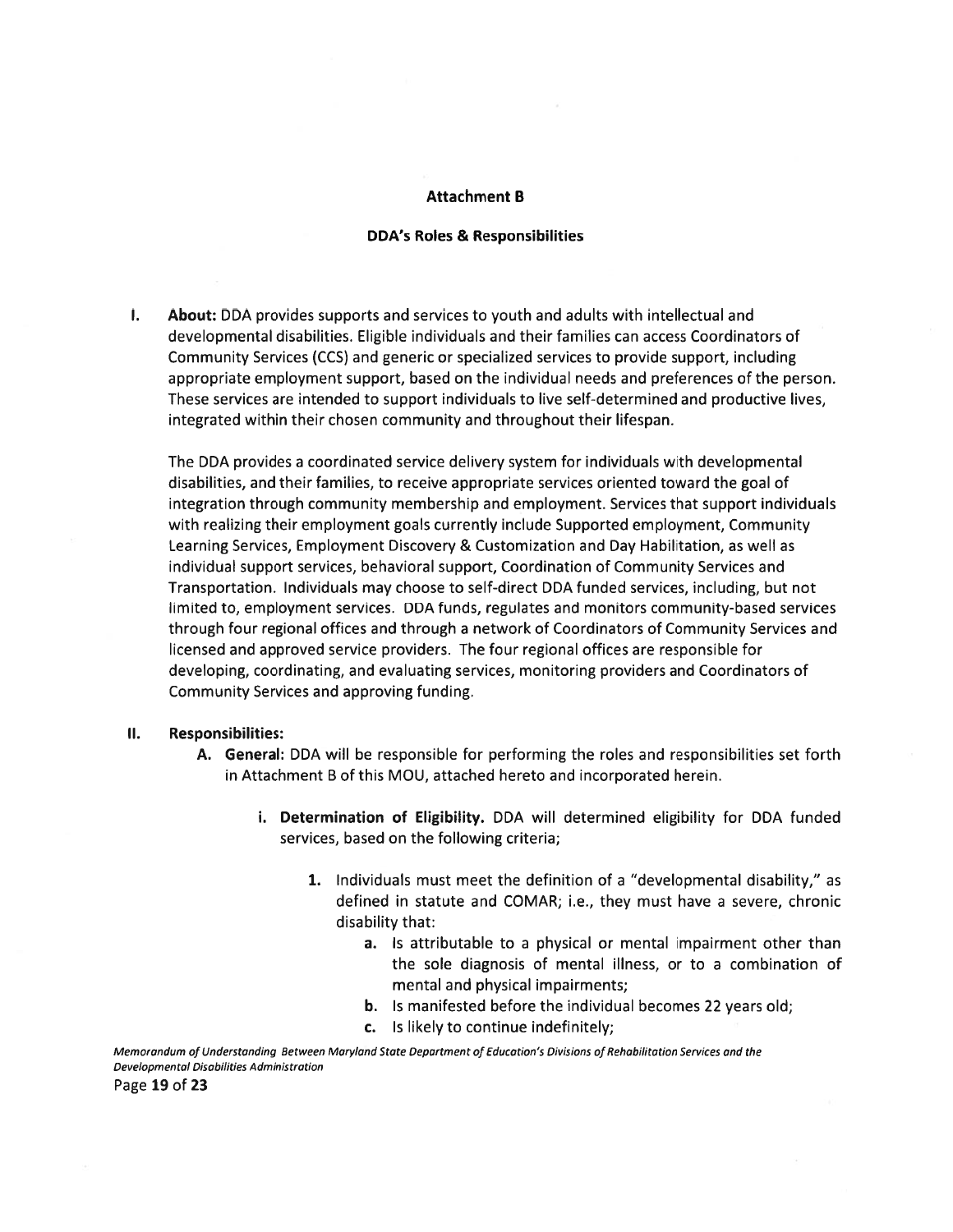- d. Results in an inability to live independently without external suppor<sup>t</sup> or continuing and regular assistance; and
- e. Reflects the need for <sup>a</sup> combination and sequence of special, interdisciplinary, or generic care, treatment, or other services that are individually planned and coordinated for the individual.
- 2. Individuals who do not meet the definition of an individual with <sup>a</sup> developmental disability may be eligible for "Support Services", if they have <sup>a</sup> "severe, chronic disability", which is caused by <sup>a</sup> physical or mental condition, other than <sup>a</sup> sole diagnosis of mental illness, and is likely to continue indefinitely.

#### ii. Development of <sup>a</sup> Person Centered Plan (PCP)

- 1. DDA through the Coordinators of Community Services will facilitate the development of <sup>a</sup> Person Centered Plan with eligible individuals, to be updated annually. The PCP will include information related to competitive integrated employment goals, as well as the identification of any barriers to employment. The PCP will work to address barriers to employment as expressed by the individual and revisit the decision to pursue competitive integrated employment annually, if necessary.
- 2. The DDA provider or CCS will consider providing <sup>a</sup> referral to DORS if an individual is:
	- a. Not employed but expresses interest in competitive integrated employment,
	- b. Employed in <sup>a</sup> competitive integrated environment and requires intensive, time-limited vocational supports to stabilize the employment, which are not covered by DDA funded services.

#### iii. DORS Referral and Application Process.

- 1. Consistent with WIOA and Employment First, DDA staff, CCSs and providers will encourage individuals not already employed, to consider competitive integrated employment. If interest in CIE is sustained, <sup>a</sup> DORS referral will be generated by the CCS and/or DDA provider and forwarded to the local DORS office for processing.
- 2. Within 10 days of receipt of referral, <sup>a</sup> letter and an Application packet will be sent to the individual. The referral source will receive <sup>a</sup> copy of the letter. The DDA provider and/or CCS will assist the individual in schedule an intake appointment with DORS and completing application materials, as necessary.
	- a. Application materials must, at minimum, include the following:

Memorandum of Understanding Between Mary/and State Department of Education's Divisions of Rehabilitation Services and the Developmental Disabilities Administration Page 20 of 23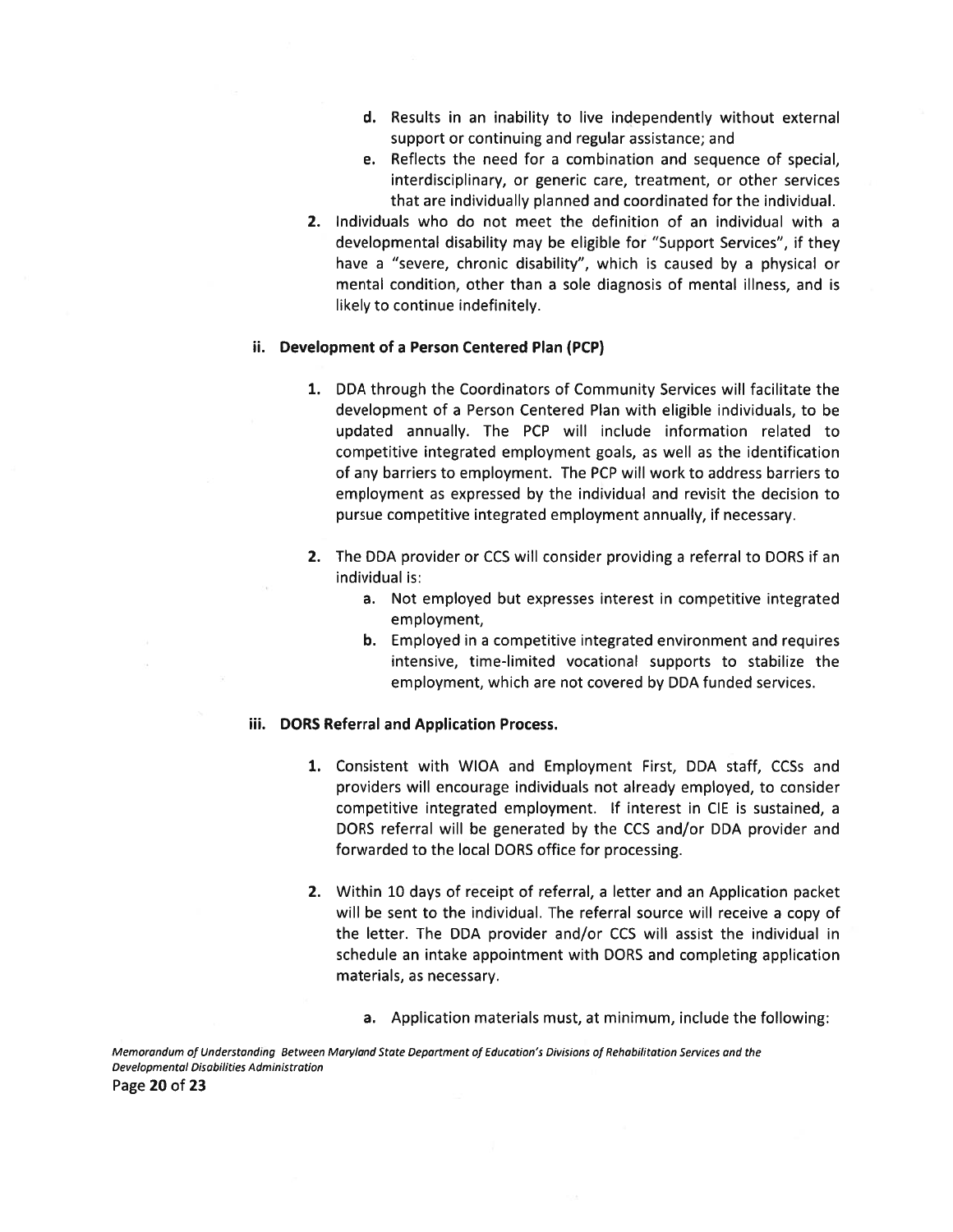- i. Completed DORS Application Packet
- ii. Documentation of current services as documented in PCIS2 and/or LTSS
- iii. Confirmation of availability of long term supports, as applicable
- iv. DDA Person Centered Plan
- v. Name and contact information of Coordinator of Community Services and <sup>a</sup> release for information exchange
- vi. Signed release of information and completed DORS referral
- vii. Most recent pertinent and applicable medical documentation and/or assessments
- viii. Preliminary documentation related to employment exploration, if applicable (e.g. Discovery Profile, information related to previous employment history, and preliminary benefits planning repor<sup>t</sup> when available (and other efforts toward CIE.
- 3. Collaborative Efforts. In an effort to provide improved competitive integrated employment outcomes for individuals with intellectual or developmental disabilities, DDA will:
	- a. Ensure the CCS, CRP staff or Personal Agent will do the following:
		- i. Attend as many team meetings as possible so that information is shared and understood by the entire team.
		- ii. Invite DORS to team meetings and/or share information as necessary, with consent of the individual.
		- iii. Update the PCP to reflect the DORS plan (IPE) in a timely fashion, as needed, to suppor<sup>t</sup> necessary changes in supports for the individual.
		- iv. Provide long term suppor<sup>t</sup> services for eligible individuals, as needed and approved, once <sup>a</sup> DORS funded individual achieves stabilization on their job.
		- v. Refer individual for the appropriate DDA services at the individual's reques<sup>t</sup> and when the team agrees that it is the appropriate course of action.
		- vi. Share information on new services provided to the individual with the team, including DORS, as they arise.
		- vii. Provide DORS with confirmation of long-term supports through DDA as soon as it is available, as reported in the PCIS2 or LTSS system, for mutual individuals.

Memorandum of Understanding Between Maryland State Department of Education's Divisians of Rehabilitation Services and the Developmental Disabilities Administration Page 21 of 23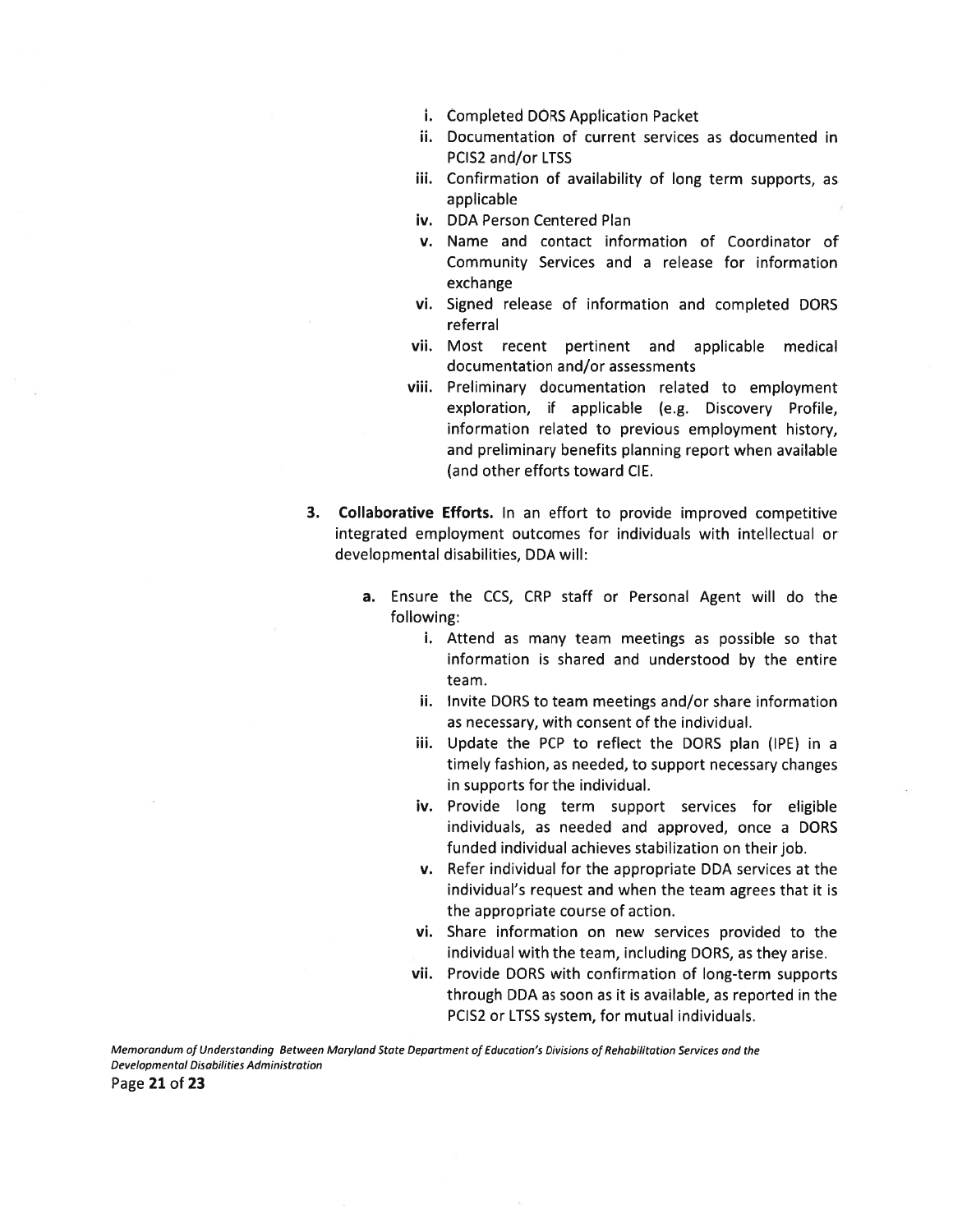- B. Local Level Responsibilities and Implementation Activities. In addition to general roles and responsibilities above, on <sup>a</sup> local level, DDA agrees to:
	- 1. Determine eligibility for DDA services.
	- 2. Inform individuals and their families that employment will be the first option considered for all individuals of working age, and of the benefits of employment through Employment First policy.
	- 3. Provide referrals to local DORS offices with or on behalf of individuals with developmental disabilities.
	- 4. With consent of the individual, provide DORS with <sup>a</sup> copy of the individual's PCP and confirmation of extended services to confirm that the individual is <sup>a</sup> mutual consumer and has long term supports.
	- 5. Establish linkages with DORS local offices and local school systems (as appropriate).
	- 6. Provide information and assistance in the selection of <sup>a</sup> DDA provider of services.
	- 7. Initiate the development of <sup>a</sup> Person Centered Plan that includes identifying barriers to employment and services provided to address and remove those barriers and include, for the accomplishment of employment and other desired goals and outcomes. When available, include the individual's DORS IPE as an attachment.
- C. State Level Responsibilities and Implementation Activities. In addition to specific roles and responsibilities above, on <sup>a</sup> state level, DDA agrees to:
	- i. Collaborate with DORS staff specialists to develop and promulgate regulations, policies and procedures related to improving the quality of employment services for individuals with developmental disabilities.
	- ii. Monitor local service providers to ensure compliance with COMAR, conduct quality assurance activities to ensure that individuals are receiving quality services, and conduct <sup>a</sup> quality of life survey for individuals receiving services for continuous program enhancement at the service provider level.
	- iii. Assure the assignment of <sup>a</sup> Coordinator of Community Service to establish eligibility for DDA services and to provide technical assistance with the selection of <sup>a</sup> DDA service provider.
	- iv. Dedicate funding each fiscal year to provide supported employment services for transitioning youth, contingent upon legislative budget approval.
	- v. Provide long term funding for extended employment services following job stabilization to the extent funds are available for the individual.
	- vi. Ensure that all DORS and DDA confidentiality requirements are consistently followed.
	- vii. Work with DORS staff to provide cross training and common messaging.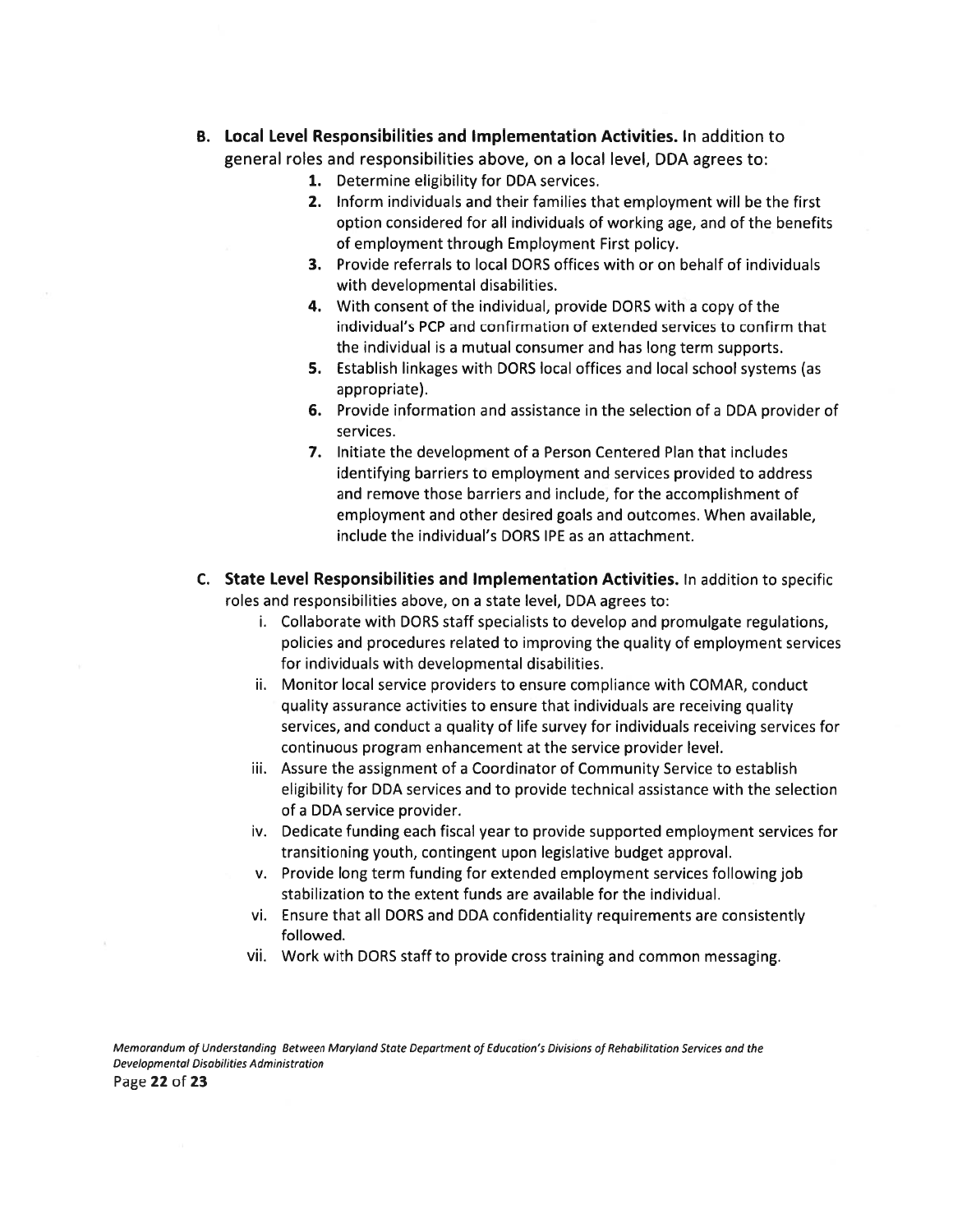Memorandum of Understanding Between Maryland State Department of Education's Divisions of Rehabilitation Services and the Developmental Disabilities Administration

Page 23 of 23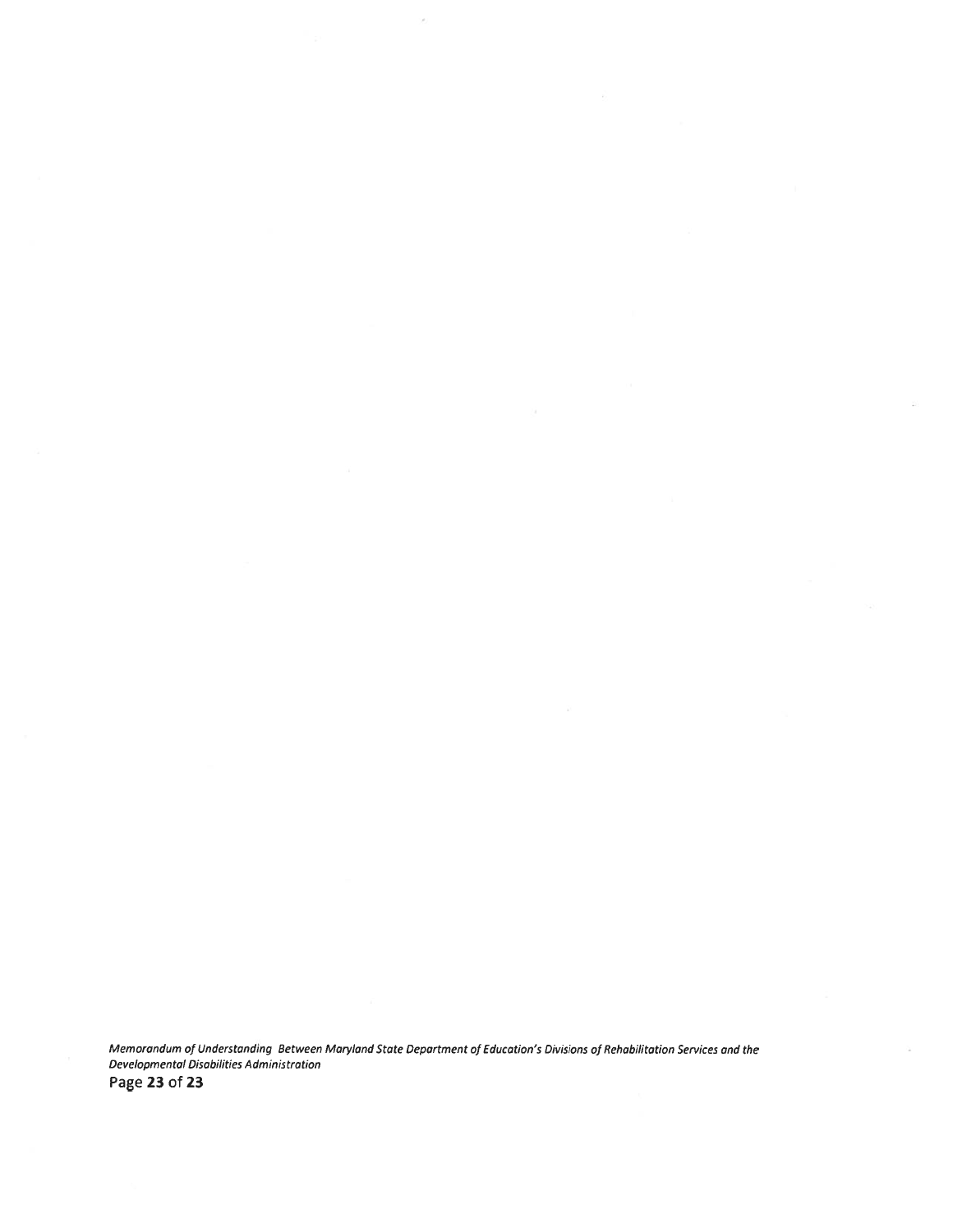